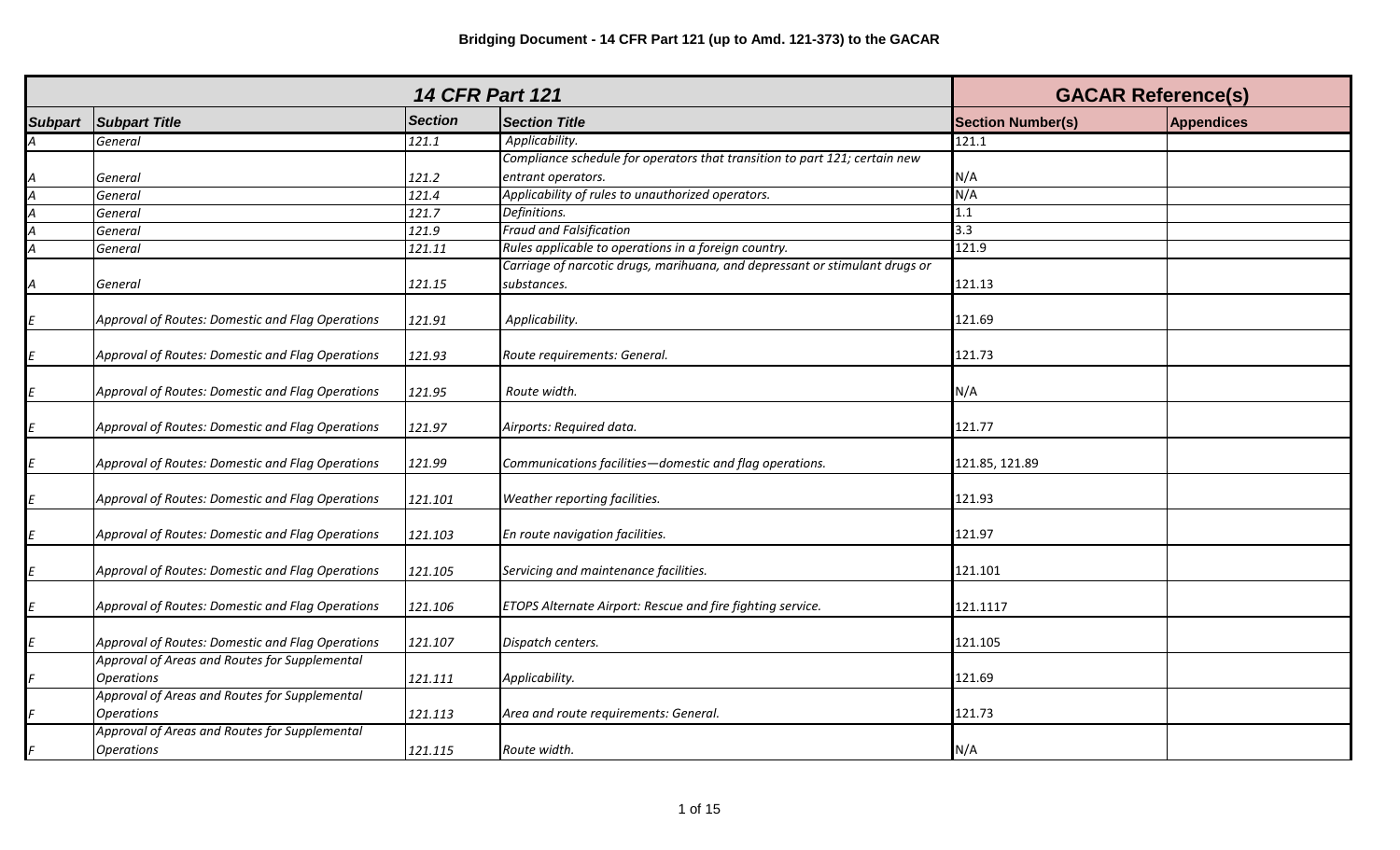|                           |                                               |                | <b>14 CFR Part 121</b>                                                     | <b>GACAR Reference(s)</b>    |                     |
|---------------------------|-----------------------------------------------|----------------|----------------------------------------------------------------------------|------------------------------|---------------------|
| <b>Subpart</b>            | <b>Subpart Title</b>                          | <b>Section</b> | <b>Section Title</b>                                                       | <b>Section Number(s)</b>     | <b>Appendices</b>   |
|                           | Approval of Areas and Routes for Supplemental |                |                                                                            |                              |                     |
| F                         | <b>Operations</b>                             | 121.117        | Airports: Required data.                                                   | 121.77                       |                     |
|                           | Approval of Areas and Routes for Supplemental |                |                                                                            |                              |                     |
| F                         | <b>Operations</b>                             | 121.119        | Weather reporting facilities.                                              | 121.93                       |                     |
|                           | Approval of Areas and Routes for Supplemental |                |                                                                            |                              |                     |
| F                         | <b>Operations</b>                             | 121.121        | En route navigation facilities.                                            | 121.97                       |                     |
|                           | Approval of Areas and Routes for Supplemental |                |                                                                            |                              |                     |
| F                         | <b>Operations</b>                             | 121.122        | Communications facilities-supplemental operations.                         | 121.85, 121.89               |                     |
|                           | Approval of Areas and Routes for Supplemental |                |                                                                            |                              |                     |
| F                         | <b>Operations</b>                             | 121.123        | Servicing maintenance facilities.                                          | 121.101                      |                     |
|                           | Approval of Areas and Routes for Supplemental |                |                                                                            |                              |                     |
| F                         | <b>Operations</b>                             | 121.125        | Flight following system.                                                   | 121.1303, 121.1325, 121.1331 |                     |
|                           | Approval of Areas and Routes for Supplemental |                |                                                                            |                              |                     |
| F                         | <b>Operations</b>                             | 121.127        | Flight following system; requirements.                                     | 121.1325                     |                     |
| G                         | <b>Manual Requirements</b>                    | 121.131        | Applicability.                                                             | 121.135                      |                     |
| $\overline{G}$            | <b>Manual Requirements</b>                    | 121.133        | Preparation.                                                               | 121.139                      |                     |
| G                         | <b>Manual Requirements</b>                    | 121.135        | Manual contents.                                                           | 121.139, 121.143, 121.151    | Part 121 Appendix G |
| G                         | <b>Manual Requirements</b>                    | 121.137        | Distribution and availability.                                             | 121.151                      |                     |
|                           |                                               |                |                                                                            |                              |                     |
| G                         | <b>Manual Requirements</b>                    | 121.139        | Requirements for manual aboard aircraft: Supplemental operations.          | 121.155                      |                     |
| $\overline{G}$            | <b>Manual Requirements</b>                    | 121.141        | Airplane flight manual.                                                    | 121.147                      |                     |
| $\overline{H}$            | <b>Aircraft Requirements</b>                  | 121.151        | Applicability.                                                             | 121.185                      |                     |
| $\overline{H}$            | <b>Aircraft Requirements</b>                  | 121.153        | Aircraft requirements: General.                                            | 121.189, 121.197             |                     |
| $\overline{H}$            | <b>Aircraft Requirements</b>                  | 121.157        | Aircraft certification and equipment requirements.                         | 121.193                      |                     |
| $\overline{H}$            | <b>Aircraft Requirements</b>                  | 121.159        | Single-engine airplanes prohibited.                                        | N/A                          |                     |
| $\overline{\overline{H}}$ | <b>Aircraft Requirements</b>                  | 121.161        | Airplane limitations: Type of route.                                       | 121.81, 121.209              |                     |
| $\overline{H}$            | <b>Aircraft Requirements</b>                  | 121.162        | ETOPS Type Design Approval Basis.                                          | 121.205                      |                     |
| $\overline{H}$            | <b>Aircraft Requirements</b>                  | 121.163        | Aircraft proving tests.                                                    | 121.221                      |                     |
|                           | Airplane Performance Operating Limitations    | 121.171        | Applicability.                                                             | 1.1                          |                     |
|                           | Airplane Performance Operating Limitations    | 121.173        | General.                                                                   | 121.259                      |                     |
|                           | Airplane Performance Operating Limitations    | 121.175        | Airplanes: Reciprocating engine-powered: Weight limitations.               | N/A                          |                     |
|                           | Airplane Performance Operating Limitations    | 121.177        | Airplanes: Reciprocating engine-powered: Takeoff limitations.              | N/A                          |                     |
|                           |                                               |                | Airplanes: Reciprocating engine-powered: En route limitations: All engines |                              |                     |
|                           | Airplane Performance Operating Limitations    | 121.179        | operating.                                                                 | N/A                          |                     |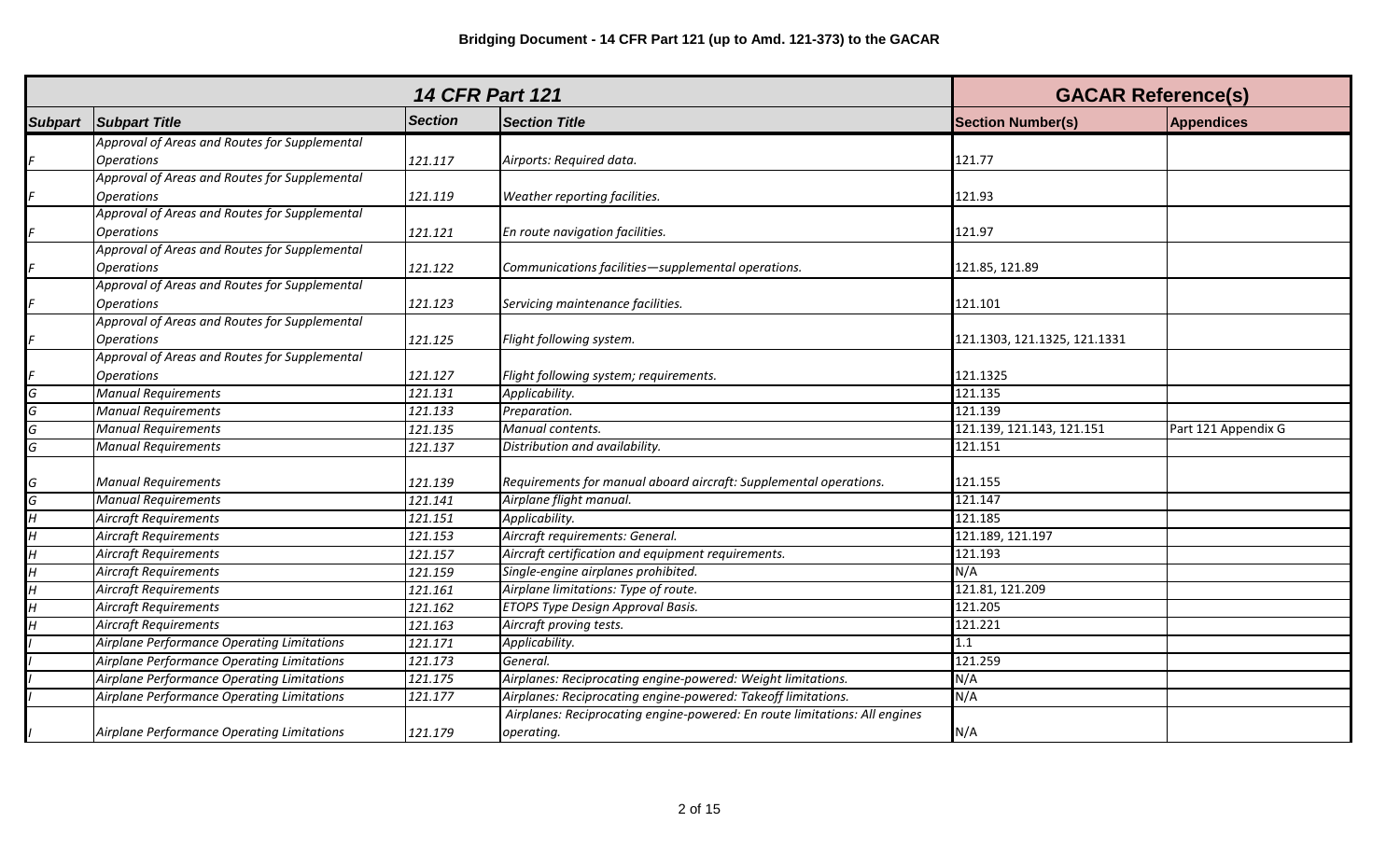|                                            | <b>GACAR Reference(s)</b> |                                                                                |                          |                   |
|--------------------------------------------|---------------------------|--------------------------------------------------------------------------------|--------------------------|-------------------|
| <b>Subpart Subpart Title</b>               | <b>Section</b>            | <b>Section Title</b>                                                           | <b>Section Number(s)</b> | <b>Appendices</b> |
|                                            |                           | Airplanes: Reciprocating engine-powered: En route limitations: One engine      |                          |                   |
| Airplane Performance Operating Limitations | 121.181                   | inoperative.                                                                   | N/A                      |                   |
|                                            |                           | Part 25 airplanes with four or more engines: Reciprocating engine powered: En  |                          |                   |
| Airplane Performance Operating Limitations | 121.183                   | route limitations: Two engines inoperative.                                    | N/A                      |                   |
|                                            |                           | Airplanes: Reciprocating engine-powered: Landing limitations: Destination      |                          |                   |
| Airplane Performance Operating Limitations | 121.185                   | airport.                                                                       | N/A                      |                   |
|                                            |                           | Airplanes: Reciprocating engine-powered: Landing limitations: Alternate        |                          |                   |
| Airplane Performance Operating Limitations | 121.187                   | airport.                                                                       | N/A                      |                   |
| Airplane Performance Operating Limitations | 121.189                   | Airplanes: Turbine engine powered: Takeoff limitations.                        | 121.263                  |                   |
|                                            |                           | Airplanes: Turbine engine powered: En route limitations: One engine            |                          |                   |
| Airplane Performance Operating Limitations | 121.191                   | inoperative.                                                                   | 121.267                  |                   |
|                                            |                           | Airplanes: Turbine engine powered: En route limitations: Two engines           |                          |                   |
| Airplane Performance Operating Limitations | 121.193                   | inoperative.                                                                   | 121.271                  |                   |
|                                            |                           |                                                                                |                          |                   |
| Airplane Performance Operating Limitations | 121.195                   | Airplanes: Turbine engine powered: Landing limitations: Destination airports.  | 121.275                  |                   |
|                                            |                           |                                                                                |                          |                   |
| Airplane Performance Operating Limitations | 121.197                   | Airplanes: Turbine engine powered: Landing limitations: Alternate airports.    | 121.279                  |                   |
| Airplane Performance Operating Limitations | 121.198                   | Cargo service airplanes: Increased zero fuel and landing weights.              | N/A                      |                   |
| Airplane Performance Operating Limitations | 121.199                   | Nontransport category airplanes: Takeoff limitations.                          | N/A                      |                   |
| Airplane Performance Operating Limitations | 121.201                   | Nontransport category airplanes: En route limitations: One engine inoperative. | N/A                      |                   |
|                                            |                           |                                                                                |                          |                   |
| Airplane Performance Operating Limitations | 121.203                   | Nontransport category airplanes: Landing limitations: Destination airport.     | N/A                      |                   |
| Airplane Performance Operating Limitations | 121.205                   | Nontransport category airplanes: Landing limitations: Alternate airport.       | N/A                      |                   |
| Airplane Performance Operating Limitations | 121.207                   | Provisionally certificated airplanes: Operating limitations.                   | N/A                      |                   |
| <b>Special Airworthiness Requirements</b>  | 121.211                   | Applicability.                                                                 | 121.429                  |                   |
| Special Airworthiness Requirements         | 121.215                   | Cabin interiors.                                                               | N/A                      |                   |
| Special Airworthiness Requirements         | 121.217                   | Internal doors.                                                                | N/A                      |                   |
| Special Airworthiness Requirements         | 121.219                   | Ventilation.                                                                   | N/A                      |                   |
| <b>Special Airworthiness Requirements</b>  | 121.221                   | Fire precautions.                                                              | N/A                      |                   |
| <b>Special Airworthiness Requirements</b>  | 121.223                   | Proof of compliance with §121.221.                                             | N/A                      |                   |
| <b>Special Airworthiness Requirements</b>  | 121.225                   | Propeller deicing fluid.                                                       | N/A                      |                   |
| <b>Special Airworthiness Requirements</b>  | 121.227                   | Pressure cross-feed arrangements.                                              | N/A                      |                   |
| <b>Special Airworthiness Requirements</b>  | 121.229                   | Location of fuel tanks.                                                        | N/A                      |                   |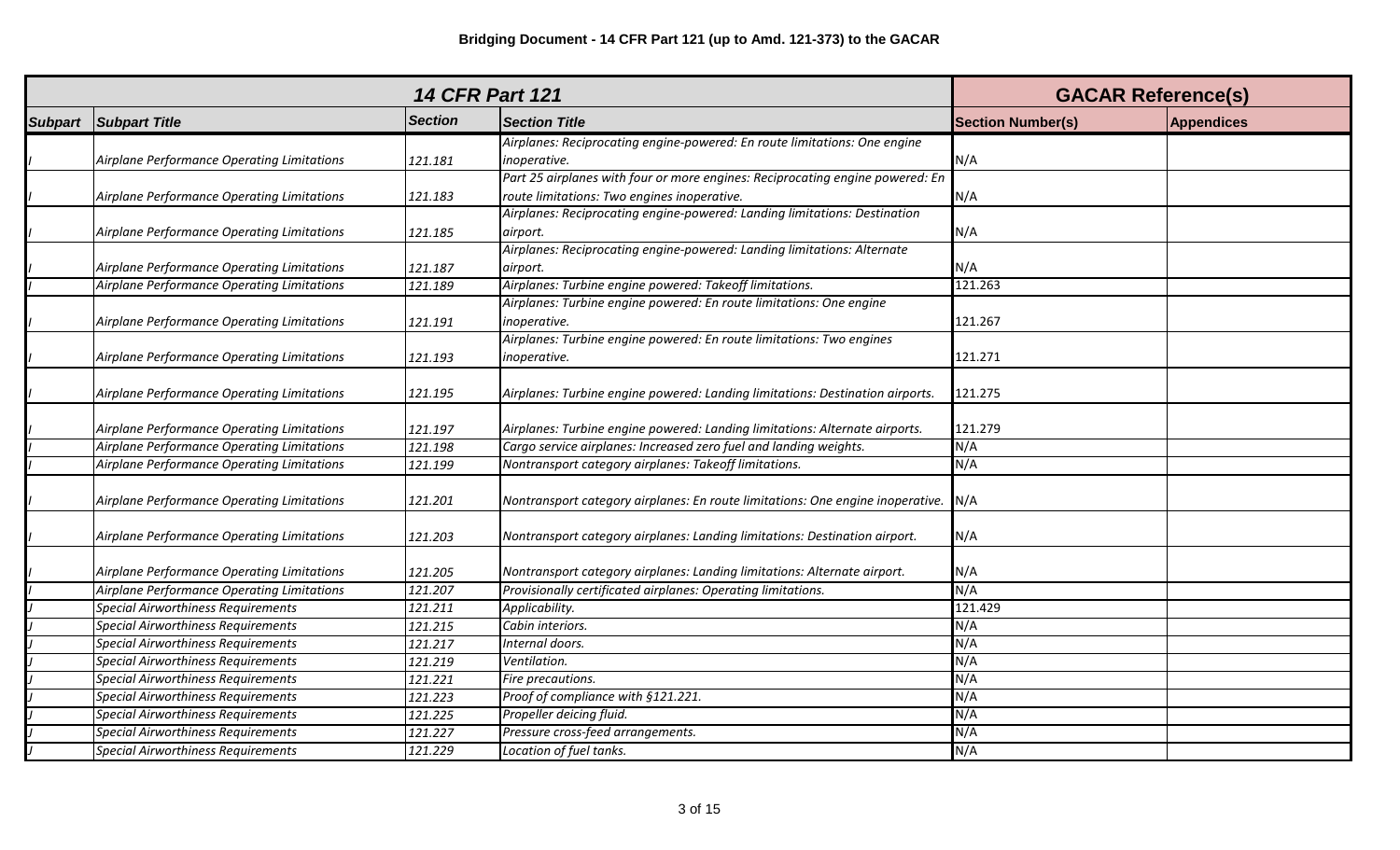| <b>14 CFR Part 121</b> |                                           |                       |                                                                             | <b>GACAR Reference(s)</b> |                   |
|------------------------|-------------------------------------------|-----------------------|-----------------------------------------------------------------------------|---------------------------|-------------------|
| <b>Subpart</b>         | <b>Subpart Title</b>                      | <b>Section</b>        | <b>Section Title</b>                                                        | <b>Section Number(s)</b>  | <b>Appendices</b> |
|                        | <b>Special Airworthiness Requirements</b> | 121.231               | Fuel system lines and fittings.                                             | N/A                       |                   |
|                        | <b>Special Airworthiness Requirements</b> | 121.233               | Fuel lines and fittings in designated fire zones.                           | N/A                       |                   |
|                        | <b>Special Airworthiness Requirements</b> | 121.235               | Fuel valves.                                                                | N/A                       |                   |
|                        | Special Airworthiness Requirements        | 121.237               | Oil lines and fittings in designated fire zones.                            | N/A                       |                   |
|                        | <b>Special Airworthiness Requirements</b> | 121.239               | Oil valves.                                                                 | N/A                       |                   |
|                        | <b>Special Airworthiness Requirements</b> | 121.241               | Oil system drains.                                                          | N/A                       |                   |
|                        | <b>Special Airworthiness Requirements</b> | 121.243               | Engine breather lines.                                                      | N/A                       |                   |
|                        | <b>Special Airworthiness Requirements</b> | 121.245               | Fire walls.                                                                 | N/A                       |                   |
|                        | <b>Special Airworthiness Requirements</b> | 121.247               | Fire-wall construction.                                                     | N/A                       |                   |
|                        | <b>Special Airworthiness Requirements</b> | 121.249               | Cowling.                                                                    | N/A                       |                   |
|                        | <b>Special Airworthiness Requirements</b> | 121.251               | Engine accessory section diaphragm.                                         | N/A                       |                   |
|                        | <b>Special Airworthiness Requirements</b> | 121.253               | Powerplant fire protection.                                                 | N/A                       |                   |
|                        | <b>Special Airworthiness Requirements</b> | 121.255               | Flammable fluids.                                                           | N/A                       |                   |
|                        | <b>Special Airworthiness Requirements</b> | 121.257               | Shutoff means.                                                              | N/A                       |                   |
|                        | <b>Special Airworthiness Requirements</b> | 121.259               | Lines and fittings.                                                         | N/A                       |                   |
|                        | <b>Special Airworthiness Requirements</b> | 121.261               | Vent and drain lines.                                                       | N/A                       |                   |
|                        | <b>Special Airworthiness Requirements</b> | $\overline{1}$ 21.263 | Fire-extinguishing systems.                                                 | N/A                       |                   |
|                        | <b>Special Airworthiness Requirements</b> | 121.265               | Fire-extinguishing agents.                                                  | N/A                       |                   |
|                        | <b>Special Airworthiness Requirements</b> | 121.267               | Extinguishing agent container pressure relief.                              | N/A                       |                   |
|                        | <b>Special Airworthiness Requirements</b> | 121.269               | Extinguishing agent container compartment temperature.                      | N/A                       |                   |
|                        | <b>Special Airworthiness Requirements</b> | 121.271               | Fire-extinguishing system materials.                                        | N/A                       |                   |
|                        | <b>Special Airworthiness Requirements</b> | 121.273               | Fire-detector systems.                                                      | N/A                       |                   |
|                        | Special Airworthiness Requirements        | 121.275               | Fire detectors.                                                             | N/A                       |                   |
|                        | <b>Special Airworthiness Requirements</b> | 121.277               | Protection of other airplane components against fire.                       | N/A                       |                   |
|                        | <b>Special Airworthiness Requirements</b> | 121.279               | Control of engine rotation.                                                 | N/A                       |                   |
|                        | <b>Special Airworthiness Requirements</b> | 121.281               | Fuel system independence.                                                   | N/A                       |                   |
|                        | <b>Special Airworthiness Requirements</b> | 121.283               | Induction system ice prevention.                                            | N/A                       |                   |
|                        | <b>Special Airworthiness Requirements</b> | 121.285               | Carriage of cargo in passenger compartments.                                | 121.1225                  |                   |
|                        | <b>Special Airworthiness Requirements</b> | 121.287               | Carriage of cargo in cargo compartments.                                    | 91.53                     |                   |
|                        | <b>Special Airworthiness Requirements</b> | 121.289               | Landing gear: Aural warning device.                                         | 91.303                    |                   |
|                        | <b>Special Airworthiness Requirements</b> | 121.291               | Demonstration of emergency evacuation procedures.                           | 121.213, 121.217          |                   |
|                        |                                           |                       | Special airworthiness requirements for nontransport category airplanes type |                           |                   |
|                        | <b>Special Airworthiness Requirements</b> | 121.293               | certificated after December 31, 1964.                                       | N/A                       |                   |
|                        | <b>Special Airworthiness Requirements</b> | 121.295               | Location for a suspect device.                                              | 121.461                   |                   |
|                        | Instrument and Equipment Requirements     | 121.301               | Applicability.                                                              | 121.501                   |                   |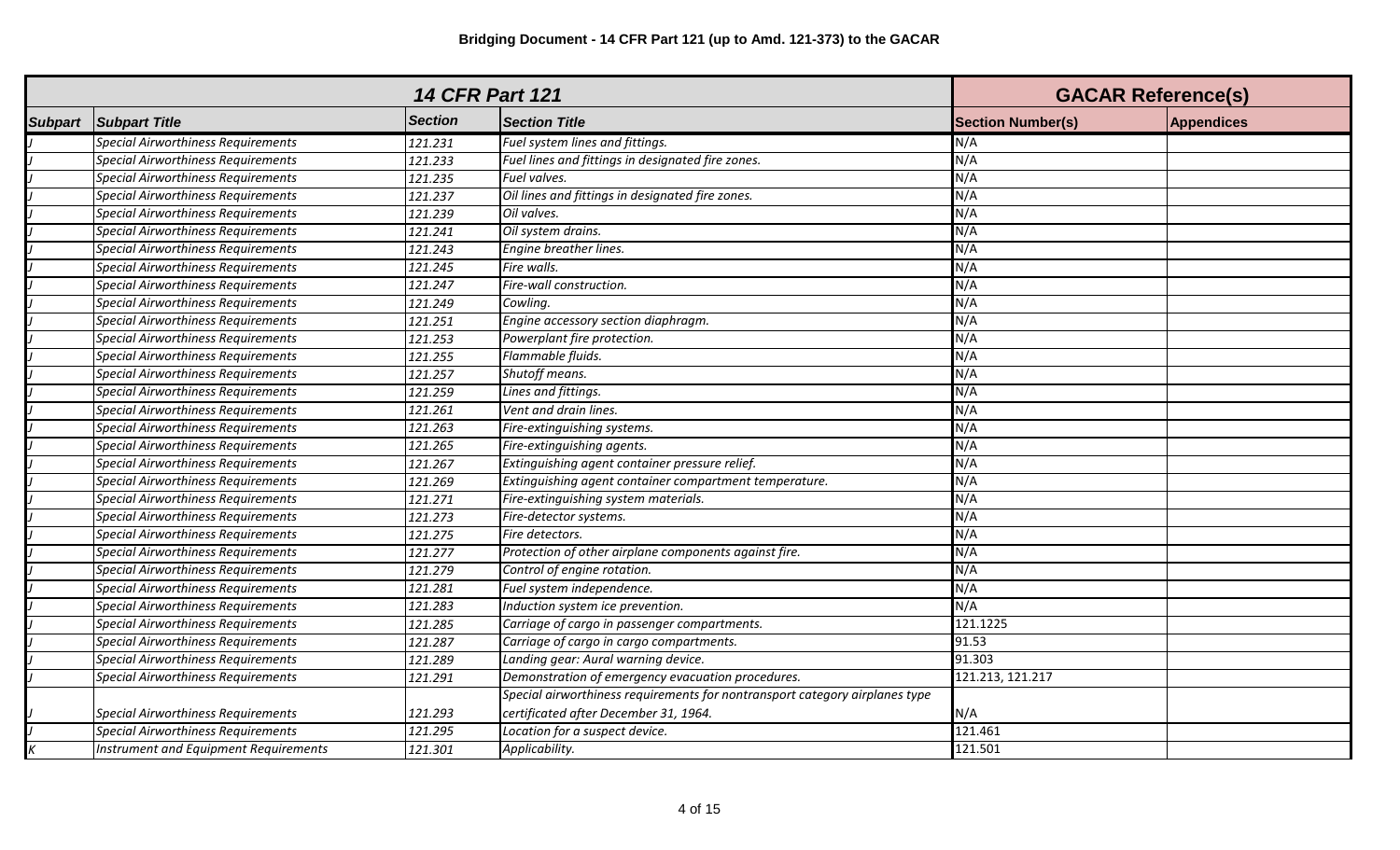|                |                                              |                | <b>14 CFR Part 121</b>                                                        | <b>GACAR Reference(s)</b>          |                        |
|----------------|----------------------------------------------|----------------|-------------------------------------------------------------------------------|------------------------------------|------------------------|
| <b>Subpart</b> | <b>Subpart Title</b>                         | <b>Section</b> | <b>Section Title</b>                                                          | <b>Section Number(s)</b>           | <b>Appendices</b>      |
|                | Instrument and Equipment Requirements        | 121.303        | Airplane instruments and equipment.                                           | 121.513                            |                        |
| Κ              | Instrument and Equipment Requirements        | 121.305        | Flight and navigational equipment.                                            | 91.303, 121.513                    |                        |
|                | Instrument and Equipment Requirements        | 121.306        | Portable electronic devices.                                                  | 91.25                              |                        |
|                | Instrument and Equipment Requirements        | 121.307        | Engine instruments.                                                           | N/A                                |                        |
|                | Instrument and Equipment Requirements        | 121.308        | Lavatory fire protection.                                                     | 121.513                            |                        |
|                | Instrument and Equipment Requirements        | 121.309        | Emergency equipment.                                                          | 91.303, 121.509                    |                        |
|                |                                              |                |                                                                               | 91.307, 121.441, 121.445, 121.449, |                        |
|                | Instrument and Equipment Requirements        | 121.310        | Additional emergency equipment.                                               | 121.1189                           |                        |
|                | Instrument and Equipment Requirements        | 121.311        | Seats, safety belts, and shoulder harnesses.                                  | 91.49, 121.453, 121.1241           |                        |
|                | <b>Instrument and Equipment Requirements</b> | 121.312        | Materials for compartment interiors.                                          | 121.433                            |                        |
|                | Instrument and Equipment Requirements        | 121.313        | Miscellaneous equipment.                                                      | 91.303, 121.513                    |                        |
|                | Instrument and Equipment Requirements        | 121.314        | Cargo and baggage compartments.                                               | 121.457                            |                        |
|                | Instrument and Equipment Requirements        | 121.315        | Cockpit check procedure.                                                      | 121.533                            |                        |
|                | Instrument and Equipment Requirements        | 121.316        | Fuel tanks.                                                                   | 121.437                            |                        |
|                |                                              |                | Passenger information requirements, smoking prohibitions, and additional seat |                                    |                        |
|                | Instrument and Equipment Requirements        | 121.317        | belt requirements.                                                            | 91.49, 121.529                     |                        |
|                | Instrument and Equipment Requirements        | 121.318        | Public address system.                                                        | 121.513                            |                        |
|                | Instrument and Equipment Requirements        | 121.319        | Crewmember interphone system.                                                 | 121.513                            |                        |
|                | Instrument and Equipment Requirements        | 121.321        | Operation in Icing                                                            | 121.513, 121.1215                  |                        |
|                | Instrument and Equipment Requirements        | 121.323        | Instruments and equipment for operations at night.                            | 91.303                             |                        |
|                | Instrument and Equipment Requirements        | 121.325        | Instruments and equipment for operations under IFR or over-the-top.           | 91.303, 121.513                    |                        |
| K              | Instrument and Equipment Requirements        | 121.327        | Supplemental oxygen: Reciprocating engine powered airplanes.                  | N/A                                |                        |
| Κ              | Instrument and Equipment Requirements        | 121.329        | Supplemental oxygen for sustenance: Turbine engine powered airplanes.         | 91.305                             |                        |
|                |                                              |                | Supplemental oxygen requirements for pressurized cabin airplanes:             |                                    |                        |
| K              | Instrument and Equipment Requirements        | 121.331        | Reciprocating engine powered airplanes.                                       | N/A                                |                        |
|                |                                              |                | Supplemental oxygen for emergency descent and for first aid; turbine engine   |                                    |                        |
|                | Instrument and Equipment Requirements        | 121.333        | powered airplanes with pressurized cabins.                                    | 91.223, 91.303, 91.305, 121.1257   |                        |
|                | Instrument and Equipment Requirements        | 121.335        | Equipment standards.                                                          | N/A                                |                        |
|                | Instrument and Equipment Requirements        | 121.337        | Protective breathing equipment.                                               | 121.513, 121.1185                  | Part 91 Appendix C-XII |
|                | Instrument and Equipment Requirements        | 121.339        | Emergency equipment for extended over-water operations.                       | 91.303, 121.513                    |                        |
|                | Instrument and Equipment Requirements        | 121.340        | <b>Emergency flotation means.</b>                                             | 91.303                             |                        |
|                | Instrument and Equipment Requirements        | 121.341        | Equipment for operations in icing conditions.                                 | 91.197, 91.303                     |                        |
|                | Instrument and Equipment Requirements        | 121.342        | Pitot heat indication systems.                                                | 91.303                             |                        |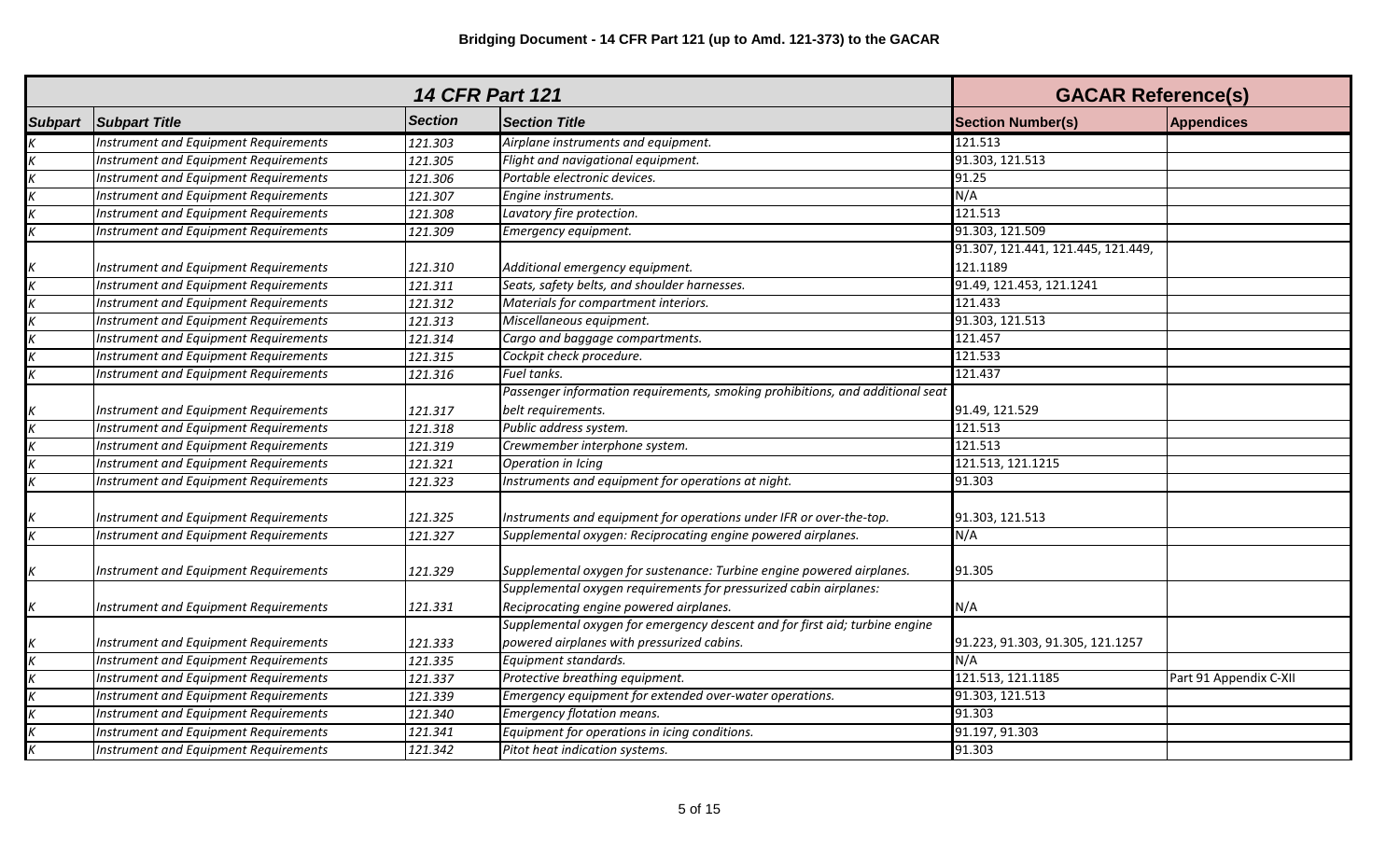|                |                                                        |                | <b>14 CFR Part 121</b>                                                                                                                                | <b>GACAR Reference(s)</b> |                                                |
|----------------|--------------------------------------------------------|----------------|-------------------------------------------------------------------------------------------------------------------------------------------------------|---------------------------|------------------------------------------------|
| <b>Subpart</b> | <b>Subpart Title</b>                                   | <b>Section</b> | <b>Section Title</b>                                                                                                                                  | <b>Section Number(s)</b>  | <b>Appendices</b>                              |
|                | Instrument and Equipment Requirements                  | 121.343        | Flight data recorders.                                                                                                                                | 91.233, 121.513           | Part 91 Appendix C-I                           |
|                | Instrument and Equipment Requirements                  | 121.344        | Digital flight data recorders for transport category airplanes.                                                                                       | 91.233                    |                                                |
|                | Instrument and Equipment Requirements                  | 121.344a       | Digital flight data recorders for 10-19 seat airplanes.                                                                                               | 121.513                   | Part 91 Appendix C-I                           |
|                | Instrument and Equipment Requirements                  | 121.345        | Radio equipment.                                                                                                                                      | 91.303                    | Part 91 Appendix C-IX                          |
| К              | Instrument and Equipment Requirements                  | 121.346        | Flight data recorders: filtered data.                                                                                                                 | 121.513                   | Part 91 Appendix C-I                           |
|                |                                                        |                | Communication and navigation equipment for operations under VFR over                                                                                  |                           | Part 91 Appendix C-IX, Part 91                 |
| K              | Instrument and Equipment Requirements                  | 121.347        | routes navigated by pilotage.                                                                                                                         | 91.303                    | Appendix C-X                                   |
| K              | Instrument and Equipment Requirements                  | 121.349        | Communication and navigation equipment for operations under VFR over<br>routes not navigated by pilotage or for operations under IFR or over the top. | 121.521                   | Part 91 Appendix C-IX, Part 91<br>Appendix C-X |
|                |                                                        |                | Communication and navigation equipment for extended over-water operations                                                                             |                           |                                                |
|                | Instrument and Equipment Requirements                  | 121.351        | and for certain other operations.                                                                                                                     | 121.525                   |                                                |
|                |                                                        |                | Emergency equipment for operations over uninhabited terrain areas: Flag,                                                                              |                           |                                                |
|                | Instrument and Equipment Requirements                  | 121.353        | supplemental, and certain domestic operations.                                                                                                        | 91.303                    |                                                |
|                | Instrument and Equipment Requirements                  | 121.354        | Terrain awareness and warning system.                                                                                                                 | 91.303                    | Part 91 Appendix C-XII                         |
|                |                                                        |                |                                                                                                                                                       |                           |                                                |
|                | Instrument and Equipment Requirements                  | 121.355        | Equipment for operations on which specialized means of navigation are used.                                                                           | N/A                       |                                                |
|                | Instrument and Equipment Requirements                  | 121.356        | Collision avoidance system.                                                                                                                           | 121.513                   | Part 91 Appendix C-XI                          |
|                | Instrument and Equipment Requirements                  | 121.357        | Airborne weather radar equipment requirements.                                                                                                        | 91.227, 121.513           |                                                |
|                | Instrument and Equipment Requirements                  | 121.358        | Low-altitude windshear system equipment requirements.                                                                                                 | 1.1, 121.513              |                                                |
|                | Instrument and Equipment Requirements                  | 121.359        | Cockpit voice recorders.                                                                                                                              | 91.233, 121.513           | Part 91 Appendix C-I                           |
|                | Maintenance, Preventive Maintenance and                |                |                                                                                                                                                       |                           |                                                |
|                | <b>Alterations</b>                                     | 121.361        | Applicability.                                                                                                                                        | 121.651                   |                                                |
|                | Maintenance, Preventive Maintenance and                |                |                                                                                                                                                       |                           |                                                |
|                | Alterations                                            | 121.363        | Responsibility for airworthiness.                                                                                                                     | 121.659                   |                                                |
|                | Maintenance, Preventive Maintenance and                |                |                                                                                                                                                       |                           |                                                |
|                | Alterations                                            | 121.365        | Maintenance, preventive maintenance, and alteration organization.                                                                                     | 121.675                   |                                                |
|                | Maintenance, Preventive Maintenance and                |                |                                                                                                                                                       |                           |                                                |
|                | <b>Alterations</b>                                     | 121.367        | Maintenance, preventive maintenance, and alterations programs.                                                                                        | 121.679                   |                                                |
|                | Maintenance, Preventive Maintenance and                |                |                                                                                                                                                       |                           |                                                |
|                | Alterations                                            | 121.369        | Manual requirements.                                                                                                                                  | 121.683                   | Part 121 Appendix G-II                         |
|                | Maintenance, Preventive Maintenance and                |                |                                                                                                                                                       |                           |                                                |
|                | Alterations                                            | 121.371        | Required inspection personnel.                                                                                                                        | 121.687                   |                                                |
|                | Maintenance, Preventive Maintenance and<br>Alterations | 121.373        | Continuing analysis and surveillance.                                                                                                                 | 121.691                   |                                                |
|                |                                                        |                |                                                                                                                                                       |                           |                                                |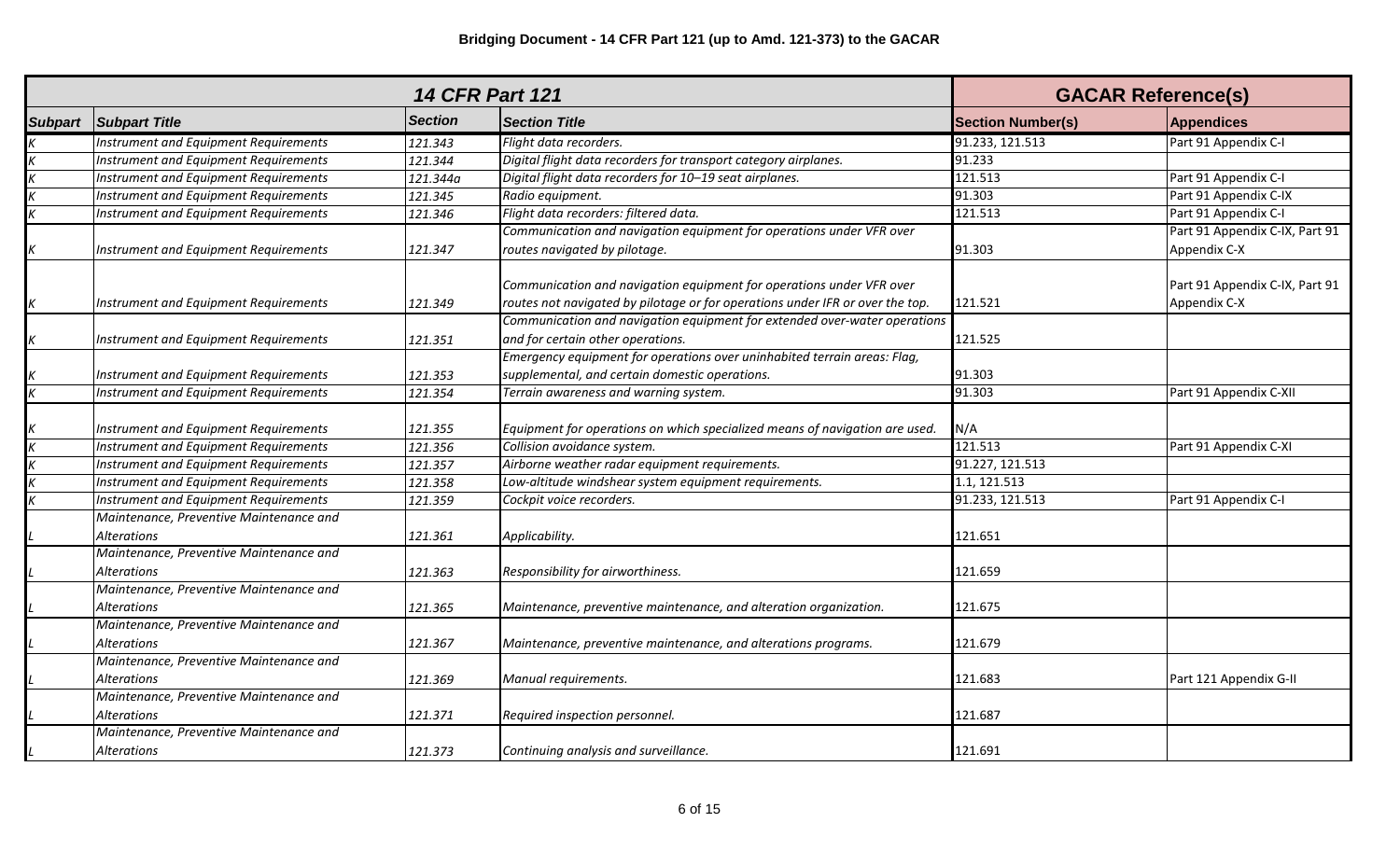|                                    | <b>14 CFR Part 121</b>                  |                |                                                                           |                          | <b>GACAR Reference(s)</b> |  |
|------------------------------------|-----------------------------------------|----------------|---------------------------------------------------------------------------|--------------------------|---------------------------|--|
| <b>Subpart</b>                     | <b>Subpart Title</b>                    | <b>Section</b> | <b>Section Title</b>                                                      | <b>Section Number(s)</b> | <b>Appendices</b>         |  |
|                                    | Maintenance, Preventive Maintenance and |                | Continuous airworthiness maintenance program (CAMP) for two-engine        |                          |                           |  |
|                                    | Alterations                             | 121.374        | ETOPS.                                                                    | 121.671                  |                           |  |
|                                    | Maintenance, Preventive Maintenance and |                |                                                                           |                          |                           |  |
|                                    | <b>Alterations</b>                      | 121.375        | Maintenance and preventive maintenance training program.                  | 121.695                  |                           |  |
|                                    | Maintenance, Preventive Maintenance and |                |                                                                           |                          |                           |  |
|                                    | <b>Alterations</b>                      | 121.377        | Maintenance and preventive maintenance personnel duty time limitations.   | 121.1033                 |                           |  |
|                                    | Maintenance, Preventive Maintenance and |                |                                                                           |                          |                           |  |
|                                    | <b>Alterations</b>                      | 121.378        | Certificate requirements.                                                 | 1.1, 121.655             |                           |  |
|                                    | Maintenance, Preventive Maintenance and |                | Authority to perform and approve maintenance, preventive maintenance, and |                          |                           |  |
|                                    | <b>Alterations</b>                      | 121.379        | alterations.                                                              | 121.663                  |                           |  |
|                                    | Maintenance, Preventive Maintenance and |                |                                                                           |                          |                           |  |
|                                    | <b>Alterations</b>                      | 121.380        | Maintenance recording requirements.                                       | 121.699                  |                           |  |
|                                    | Maintenance, Preventive Maintenance and |                |                                                                           |                          |                           |  |
|                                    | <b>Alterations</b>                      | 121.380a       | Transfer of maintenance records.                                          | 121.703                  |                           |  |
| $\overline{M}$                     | Airmen and Crewmember Requirements      | 121.381        | Applicability.                                                            | 121.733                  |                           |  |
| $\overline{M}$                     | Airmen and Crewmember Requirements      | 121.383        | Airman: Limitations on use of services.                                   | 121.741                  |                           |  |
| $\overline{M}$                     | Airmen and Crewmember Requirements      | 121.385        | Composition of flight crew.                                               | 121.745                  |                           |  |
| $\overline{M}$                     | Airmen and Crewmember Requirements      | 121.387        | Flight engineer.                                                          | 121.749                  |                           |  |
| $\overline{\mathsf{M}}$            | Airmen and Crewmember Requirements      | 121.389        | Flight navigator and specialized navigation equipment.                    | N/A                      |                           |  |
| $\overline{\mathsf{M}}$            | Airmen and Crewmember Requirements      | 121.391        | Flight attendants.                                                        | 121.753                  |                           |  |
| $\overline{M}$                     | Airmen and Crewmember Requirements      | 121.392        | Personnel identified as flight attendants                                 | 121.754                  |                           |  |
| $\boldsymbol{M}$                   | Airmen and Crewmember Requirements      | 121.393        | Crewmember requirements at stops where passengers remain on board.        | 121.757                  |                           |  |
| M                                  | Airmen and Crewmember Requirements      | 121.394        | Flight attendant requirements during passenger boarding and deplaning.    | 121.757                  |                           |  |
| $\overline{\mathsf{M}}$            | Airmen and Crewmember Requirements      | 121.395        | Aircraft dispatcher: Domestic and flag operations.                        | 121.1309                 |                           |  |
| $\overline{M}$                     | Airmen and Crewmember Requirements      | 121.397        | Emergency and emergency evacuation duties.                                | 121.761                  |                           |  |
| $\overline{\overline{N}}$          | <b>Training Program</b>                 | 121.400        | Applicability and terms used.                                             | 1.1, 121.5, 121.831      |                           |  |
| $\overline{N}$                     | <b>Training Program</b>                 | 121.401        | Training program: General.                                                | 121.839                  |                           |  |
| $\overline{\mathsf{N}}$            | <b>Training Program</b>                 | 121.402        | Training program: Special rules.                                          | 121.847                  |                           |  |
| $\overline{\mathsf{N}}$            | <b>Training Program</b>                 | 121.403        | Training program: Curriculum.                                             | 121.843                  |                           |  |
|                                    |                                         |                |                                                                           |                          |                           |  |
| $\boldsymbol{N}$                   | <b>Training Program</b>                 | 121.404        | Compliance dates: Crew and dispatcher resource management training.       | 121.887, 121.895         |                           |  |
| $\overline{N}$                     | <b>Training Program</b>                 | 121.405        | Training program and revision: Initial and final approval.                | 121.851                  |                           |  |
| $\overline{\overline{\mathsf{N}}}$ | <b>Training Program</b>                 | 121.406        | Credit for previous CRM/DRM training.                                     | N/A                      |                           |  |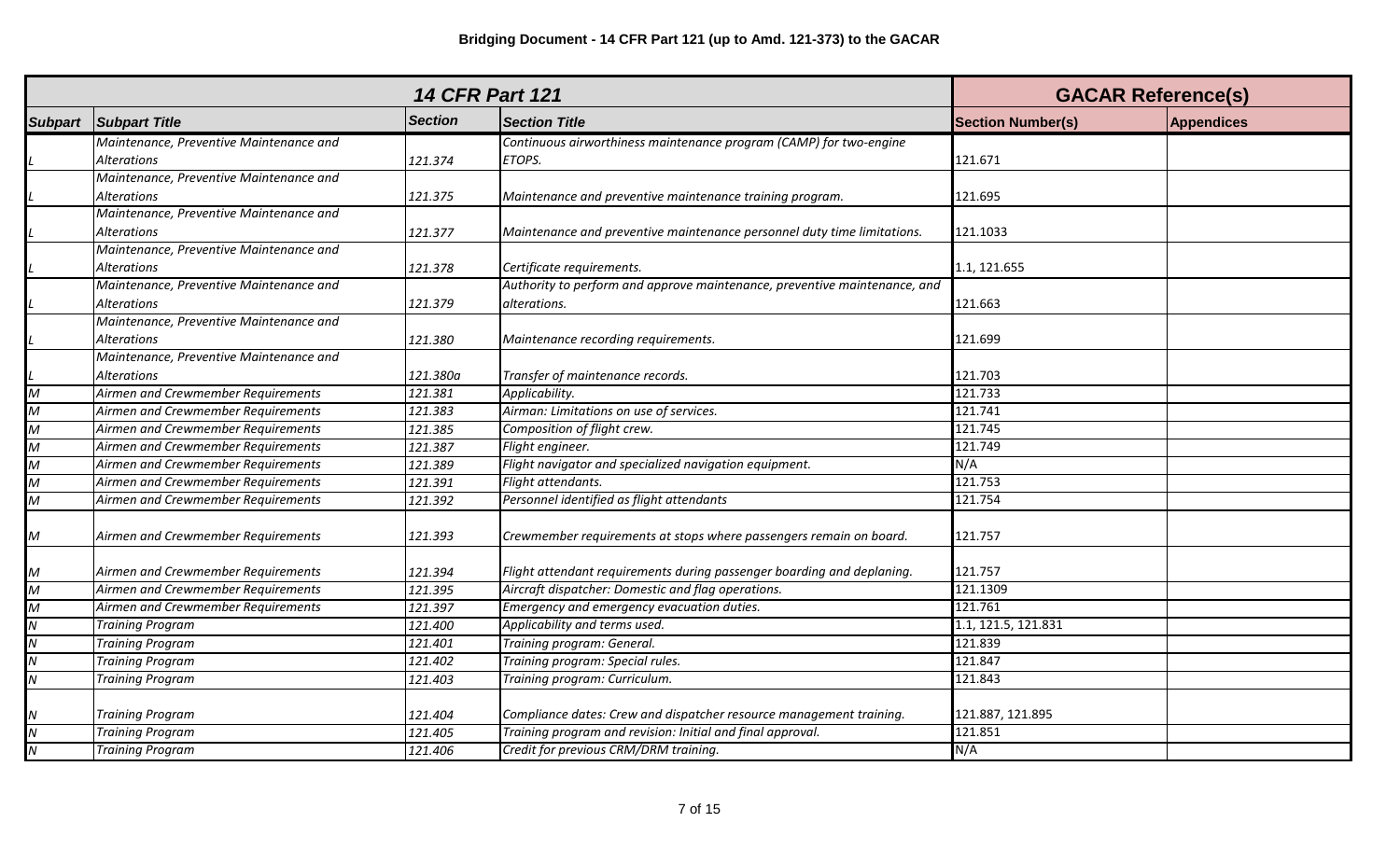| <b>14 CFR Part 121</b> |                                  |                |                                                                                                                                         | <b>GACAR Reference(s)</b> |                   |
|------------------------|----------------------------------|----------------|-----------------------------------------------------------------------------------------------------------------------------------------|---------------------------|-------------------|
| <b>Subpart</b>         | <b>Subpart Title</b>             | <b>Section</b> | <b>Section Title</b>                                                                                                                    | <b>Section Number(s)</b>  | <b>Appendices</b> |
|                        |                                  |                |                                                                                                                                         |                           |                   |
| Ν                      | <b>Training Program</b>          | 121.407        | Training program: Approval of airplane simulators and other training devices.                                                           | 121.855                   |                   |
| Ν                      | <b>Training Program</b>          | 121.408        | Training equipment others than flight simulation training devices                                                                       | 121.857                   |                   |
| N                      | <b>Training Program</b>          | 121.409        | Training courses using airplane simulators and other training devices.                                                                  | 121.859                   |                   |
| N                      | <b>Training Program</b>          | 121.410        | Airline transport pilot certification training program                                                                                  | 121.861                   |                   |
| Ν                      | <b>Training Program</b>          | 121.411        | Qualifications: Check airmen (airplane) and check airmen (simulator).                                                                   | 121.863                   |                   |
| Ν                      | <b>Training Program</b>          | 121.412        | Qualifications: Flight instructors (airplane) and flight instructors (simulator).                                                       | 121.867                   |                   |
|                        |                                  |                | Initial, transition and recurrent training and checking requirements: Check                                                             |                           |                   |
| N                      | <b>Training Program</b>          | 121.413        | airmen (airplane), check airmen (simulator).                                                                                            | 121.871                   |                   |
| Ν                      | <b>Training Program</b>          | 121.414        | Initial, transition and recurrent training and checking requirements: flight<br>instructors (airplane), flight instructors (simulator). | 121.875                   |                   |
| Ν                      | <b>Training Program</b>          | 121.415        | Crewmember and dispatcher training program requirements.                                                                                | 121.879                   |                   |
| Ν                      | <b>Training Program</b>          | 121.417        | Crewmember emergency training.                                                                                                          | 121.907                   |                   |
| N                      | <b>Training Program</b>          | 121.418        | Differences training and related aircraft differences training.                                                                         | 121.883                   |                   |
|                        | <b>Training Program</b>          | 121.419        | Pilots and flight engineers: Initial, transition, and upgrade ground training.                                                          | 121.887                   |                   |
| Ν                      | <b>Training Program</b>          | 121.421        | Flight attendants: Initial and transition ground training.                                                                              | 121.891                   |                   |
| Ν                      | <b>Training Program</b>          | 121.422        | Aircraft dispatchers: Initial and transition ground training.                                                                           | 121.895                   |                   |
| N                      | <b>Training Program</b>          | 121.423        | Pilot: Extended Envelope Training                                                                                                       | 121.889                   |                   |
| N                      | <b>Training Program</b>          | 121.424        | Pilots: Initial, transition, and upgrade flight training.                                                                               | 121.899                   |                   |
| N                      | <b>Training Program</b>          | 121.425        | Flight engineers: Initial and transition flight training.                                                                               | 121.903                   |                   |
| N                      | <b>Training Program</b>          | 121.427        | Recurrent training.                                                                                                                     | 121.919                   |                   |
| O                      | <b>Crewmember Qualifications</b> | 121.431        | Applicability.                                                                                                                          | 1.1, 121.733, 121.737     |                   |
| O                      | <b>Crewmember Qualifications</b> | 121.432        | General.                                                                                                                                | 1.1                       |                   |
| 0                      | <b>Crewmember Qualifications</b> | 121.433        | Training required.                                                                                                                      | 121.737, 121.835          |                   |
|                        | <b>Crewmember Qualifications</b> | 121.434        | Operating experience, operating cycles, and consolidation of knowledge and<br>skills.                                                   | 121.789                   |                   |
| $\Omega$               | <b>Crewmember Qualifications</b> | 121.436        | Pilot qualification: Certificates required.                                                                                             | 121.765                   |                   |
| $\Omega$               | <b>Crewmember Qualifications</b> | 121.438        | Pilot operating limitations and pairing requirements.                                                                                   | 121.785                   |                   |
| $\Omega$               | <b>Crewmember Qualifications</b> | 121.439        | Pilot qualification: Recent experience.                                                                                                 | 121.769                   |                   |
| $\Omega$               | <b>Crewmember Qualifications</b> | 121.440        | Line checks.                                                                                                                            | 121.793                   |                   |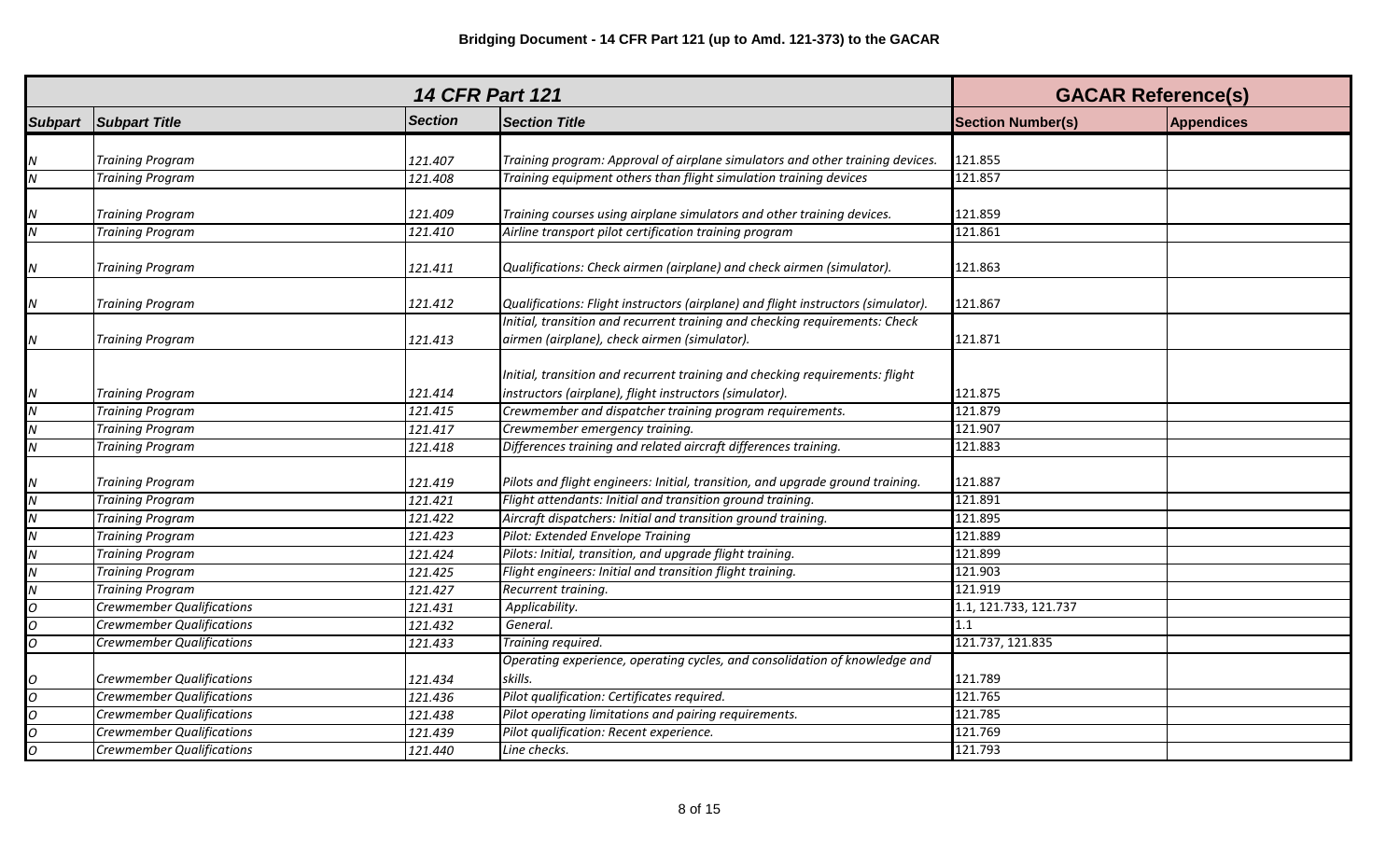| <b>14 CFR Part 121</b> |                                                                                     |                |                                                                                                                 | <b>GACAR Reference(s)</b>          |                      |
|------------------------|-------------------------------------------------------------------------------------|----------------|-----------------------------------------------------------------------------------------------------------------|------------------------------------|----------------------|
| <b>Subpart</b>         | <b>Subpart Title</b>                                                                | <b>Section</b> | <b>Section Title</b>                                                                                            | <b>Section Number(s)</b>           | <b>Appendices</b>    |
| $\Omega$               | <b>Crewmember Qualifications</b>                                                    | 121.441        | Proficiency checks.                                                                                             | 121.797                            |                      |
| $\Omega$               | <b>Crewmember Qualifications</b>                                                    | 121.443        | Pilot in command qualification: Route and airports.                                                             | 121.773                            |                      |
| $\Omega$               | <b>Crewmember Qualifications</b>                                                    | 121.445        | Pilot in command airport qualification: Special areas and airports.                                             | 121.777                            |                      |
| $\Omega$               | <b>Crewmember Qualifications</b>                                                    | 121.453        | Flight engineer qualifications.                                                                                 | 121.781                            |                      |
|                        | Aircraft Dispatcher Qualifications and Duty Time                                    | 121.461        | Applicability.                                                                                                  | 121.1001                           |                      |
|                        | Aircraft Dispatcher Qualifications and Duty Time                                    | 121.463        | Aircraft dispatcher qualifications.                                                                             | 121.835, 121.957, 121.961, 121.965 |                      |
|                        | Aircraft Dispatcher Qualifications and Duty Time                                    | 121.465        | Aircraft dispatcher duty time limitations: Domestic and flag operations.                                        | 121.1037                           |                      |
| D                      | Aircraft Dispatcher Qualifications and Duty Time                                    | 121.467        | Flight attendant duty period limitations and rest requirements: Domestic, flag,<br>and supplemental operations. | 1.1, 121.1041                      |                      |
| Q                      | <b>Flight Time Limitations and Rest Requirements:</b><br><b>Domestic Operations</b> | 121.470        | Applicability.                                                                                                  | 121.1001                           |                      |
| Q                      | Flight Time Limitations and Rest Requirements:<br><b>Domestic Operations</b>        | 121.471        | Flight time limitations and rest requirements: All flight crewmembers.                                          | 121.1025                           |                      |
|                        | Flight Time Limitations and Rest Requirements:                                      |                |                                                                                                                 |                                    |                      |
| Ο                      | <b>Domestic Operations</b>                                                          | 121.473        | Fatigue Risk Management System                                                                                  | 121.1001                           | Part 5 Appendix A-II |
|                        | <b>Flight Time Limitations: Flag Operations</b>                                     | 121.480        | Applicability.                                                                                                  | 121.1001                           |                      |
| R                      | <b>Flight Time Limitations: Flag Operations</b>                                     | 121.481        | Flight time limitations: One or two pilot crews.                                                                | 121.1005                           |                      |
| R                      | <b>Flight Time Limitations: Flag Operations</b>                                     | 121.483        | Flight time limitations: Two pilots and one additional flight crewmember.                                       | 121.1009                           |                      |
|                        |                                                                                     |                | Flight time limitations: Three or more pilots and an additional flight                                          |                                    |                      |
|                        | Flight Time Limitations: Flag Operations                                            | 121.485        | crewmember.                                                                                                     | 121.1013                           |                      |
|                        | <b>Flight Time Limitations: Flag Operations</b>                                     | 121.487        | Flight time limitations: Pilots not regularly assigned.                                                         | 121.1017                           |                      |
|                        | <b>Flight Time Limitations: Flag Operations</b>                                     | 121.489        | Flight time limitations: Other commercial flying.                                                               | 121.1021                           |                      |
|                        | Flight Time Limitations: Flag Operations                                            | 121.491        | Flight time limitations: Deadhead transportation.                                                               | 121.1025                           |                      |
|                        | Flight Time Limitations: Flag Operations                                            | 121.493        | Flight time limitations: Flight engineers and flight navigators.                                                | 121.1029                           |                      |
|                        | <b>Flight Time Limitations: Flag Operations</b>                                     | 121.495        | Fatigue Risk Management System                                                                                  | 121.1001                           | Part 5 Appendix A-II |
|                        | <b>Flight Time Limitations: Supplemental Operations</b>                             | 121.500        | Applicability.                                                                                                  | 121.1001                           |                      |
|                        | <b>Flight Time Limitations: Supplemental Operations</b>                             | 121.503        | Flight time limitations: Pilots: airplanes.                                                                     | 121.1005                           |                      |
|                        | Flight Time Limitations: Supplemental Operations                                    | 121.505        | Flight time limitations: Two pilot crews: airplanes.                                                            | 121.1005                           |                      |
|                        | Flight Time Limitations: Supplemental Operations                                    | 121.507        | Flight time limitations: Three pilot crews: airplanes.                                                          | 121.1013                           |                      |
|                        | <b>Flight Time Limitations: Supplemental Operations</b>                             | 121.509        | Flight time limitations: Four pilot crews: airplanes.                                                           | 121.1013                           |                      |
|                        | Flight Time Limitations: Supplemental Operations                                    | 121.511        | Flight time limitations: Flight engineers: airplanes.                                                           | 121.1029                           |                      |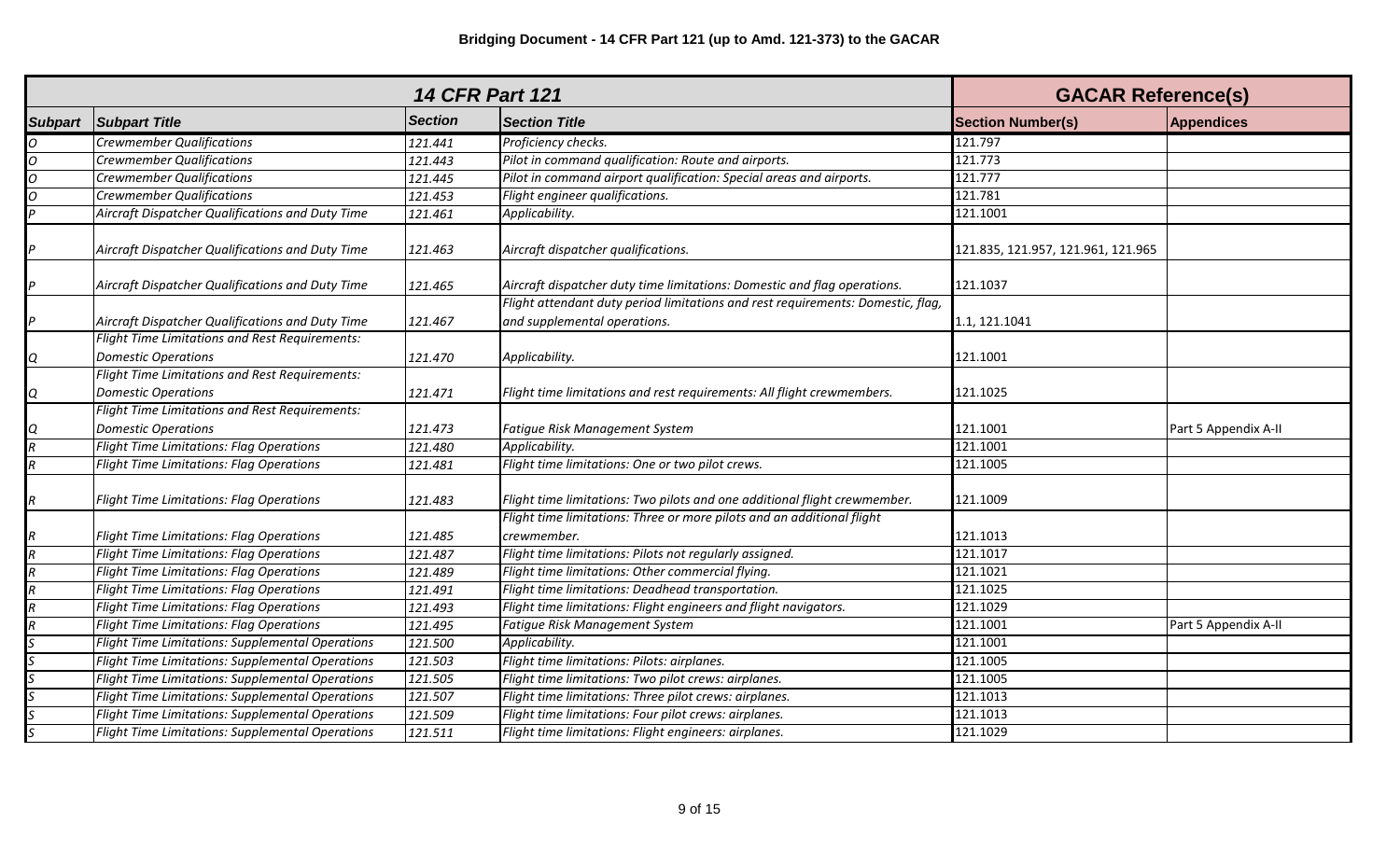|                |                                                         |                | <b>14 CFR Part 121</b>                                                         | <b>GACAR Reference(s)</b>    |                      |
|----------------|---------------------------------------------------------|----------------|--------------------------------------------------------------------------------|------------------------------|----------------------|
| <b>Subpart</b> | <b>Subpart Title</b>                                    | <b>Section</b> | <b>Section Title</b>                                                           | <b>Section Number(s)</b>     | <b>Appendices</b>    |
|                |                                                         |                |                                                                                |                              |                      |
|                | Flight Time Limitations: Supplemental Operations        | 121.513        | Flight time limitations: Overseas and international operations: airplanes.     | N/A                          |                      |
|                | <b>Flight Time Limitations: Supplemental Operations</b> | 121.515        | Flight time limitations: All airmen: airplanes.                                | 121.1005, 121.1009, 121.1013 |                      |
|                | <b>Flight Time Limitations: Supplemental Operations</b> | 121.517        | Flight time limitations: Other commercial flying: airplanes.                   | 121.1021                     |                      |
|                | <b>Flight Time Limitations: Supplemental Operations</b> | 121.519        | Flight time limitations: Deadhead transportation: airplanes.                   | 121.1025                     |                      |
|                |                                                         |                | Flight time limitations: Crew of two pilots and one additional airman as       |                              |                      |
| S              | Flight Time Limitations: Supplemental Operations        | 121.521        | required.                                                                      | 121.1009                     |                      |
|                |                                                         |                | Flight time limitations: Crew of three or more pilots and additional airmen as |                              |                      |
| S              | Flight Time Limitations: Supplemental Operations        | 121.523        | required.                                                                      | 121.1013                     |                      |
|                | Flight Time Limitations: Supplemental Operations        | 121.525        | Flight time limitations: Pilots serving in more than one kind of flight crew.  | 121.1017                     |                      |
|                | <b>Flight Time Limitations: Supplemental Operations</b> | 121.527        | Fatigue Risk Management System                                                 | 121.1001                     | Part 5 Appendix A-II |
|                | <b>Flight Operations</b>                                | 121.531        | Applicability.                                                                 | 121.1101                     |                      |
|                | <b>Flight Operations</b>                                | 121.533        | Responsibility for operational control: Domestic operations.                   | 121.1105, 121.1309           |                      |
|                | <b>Flight Operations</b>                                | 121.535        | Responsibility for operational control: Flag operations.                       | 121.1105, 121.1309           |                      |
|                | <b>Flight Operations</b>                                | 121.537        | Responsibility for operational control: Supplemental operations.               | 121.1105, 121.1325, 121.1331 |                      |
|                | <b>Flight Operations</b>                                | 121.538        | Aircraft security.                                                             | 121.1121                     |                      |
|                | <b>Flight Operations</b>                                | 121.539        | Operations notices.                                                            | 121.1305                     |                      |
|                | <b>Flight Operations</b>                                | 121.541        | Operations schedules: Domestic and flag operations.                            | 121.1109                     |                      |
|                | <b>Flight Operations</b>                                | 121.542        | Flight crewmember duties.                                                      | 1.1, 121.1137                |                      |
|                | <b>Flight Operations</b>                                | 121.543        | Flight crewmembers at controls.                                                | 121.1141                     |                      |
|                | <b>Flight Operations</b>                                | 121.544        | Pilot Monitoring.                                                              | 121.1143                     |                      |
|                | <b>Flight Operations</b>                                | 121.545        | Manipulation of controls.                                                      | 121.1149                     |                      |
|                | <b>Flight Operations</b>                                | 121.547        | Admission to flight deck.                                                      | 121.1145                     |                      |
|                |                                                         |                |                                                                                |                              |                      |
|                | <b>Flight Operations</b>                                | 121.548        | Aviation safety inspector's credentials: Admission to pilot's compartment.     | 121.1157                     |                      |
|                | <b>Flight Operations</b>                                | 121.548a       | DOD Commercial Air Carrier Evaluator's Credential.                             | N/A                          |                      |
|                | <b>Flight Operations</b>                                | 121.549        | Flying equipment.                                                              | 121.1177                     |                      |
|                | <b>Flight Operations</b>                                | 121.550        | Secret Service Agents: Admission to flight deck.                               | 121.1153                     |                      |
|                |                                                         |                |                                                                                |                              |                      |
|                | <b>Flight Operations</b>                                | 121.551        | Restriction or suspension of operation: Domestic and flag operations.          | 121.1125                     |                      |
|                | <b>Flight Operations</b>                                | 121.553        | Restriction or suspension of operation: Supplemental operations.               | 121.1125                     |                      |
|                |                                                         |                | Compliance with approved routes and limitations: Domestic and flag             |                              |                      |
|                | <b>Flight Operations</b>                                | 121.555        | operations.                                                                    | 121.1113                     |                      |
|                | <b>Flight Operations</b>                                | 121.557        | Emergencies: Domestic and flag operations.                                     | 121.1129                     |                      |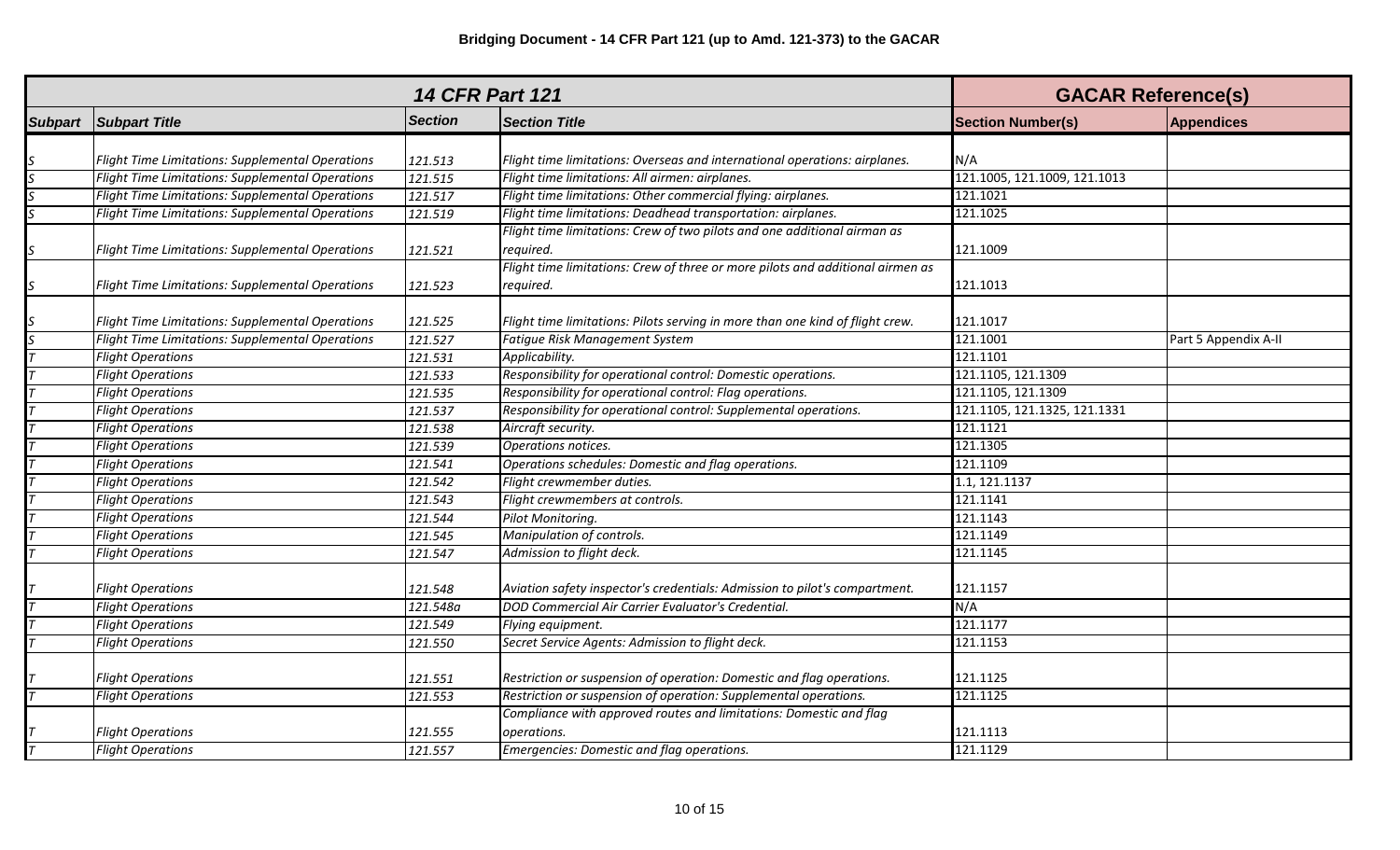| <b>14 CFR Part 121</b> |                                      |                      |                                                                                 | <b>GACAR Reference(s)</b> |                   |
|------------------------|--------------------------------------|----------------------|---------------------------------------------------------------------------------|---------------------------|-------------------|
| <b>Subpart</b>         | <b>Subpart Title</b>                 | <b>Section</b>       | <b>Section Title</b>                                                            | <b>Section Number(s)</b>  | <b>Appendices</b> |
|                        | <b>Flight Operations</b>             | 121.559              | Emergencies: Supplemental operations.                                           | 121.1129                  |                   |
|                        |                                      |                      | Reporting potentially hazardous meteorological conditions and irregularities of |                           |                   |
|                        | <b>Flight Operations</b>             | 121.561              | ground facilities or navigation aids.                                           | 91.109, 91.251            |                   |
|                        | <b>Flight Operations</b>             | 121.563              | Reporting mechanical irregularities.                                            | 121.1193                  |                   |
|                        | <b>Flight Operations</b>             | 121.565              | Engine inoperative: Landing; reporting.                                         | 91.257                    |                   |
|                        | <b>Flight Operations</b>             | 121.567              | Instrument approach procedures and IFR landing minimums.                        | 121.1201                  |                   |
|                        | <b>Flight Operations</b>             | 121.569              | Equipment interchange: Domestic and flag operations.                            | N/A                       |                   |
|                        | <b>Flight Operations</b>             | 121.570              | Airplane evacuation capability.                                                 | 121.1189                  |                   |
|                        | <b>Flight Operations</b>             | 121.571              | Briefing passengers before takeoff.                                             | 121.1249                  |                   |
|                        | <b>Flight Operations</b>             | 121.573              | Briefing passengers: Extended overwater operations.                             | 121.1253                  |                   |
|                        | <b>Flight Operations</b>             | 121.574              | Oxygen for medical use by passengers.                                           | 91.225, 91.303            |                   |
|                        | <b>Flight Operations</b>             | 121.575              | Alcoholic beverages.                                                            | N/A                       |                   |
|                        | <b>Flight Operations</b>             | 121.576              | Retention of items of mass in passenger and crew compartments.                  | 121.1229                  |                   |
|                        |                                      |                      | Stowage of food, beverage, and passenger service equipment during airplane      |                           |                   |
|                        | <b>Flight Operations</b>             | 121.577              | movement on the surface, takeoff, and landing.                                  | 91.55                     |                   |
|                        | <b>Flight Operations</b>             | 121.578              | Cabin ozone concentration.                                                      | N/A                       |                   |
|                        | <b>Flight Operations</b>             | 121.579              | Minimum altitudes for use of autopilot.                                         | 91.69                     |                   |
|                        | <b>Flight Operations</b>             | 121.580              | Prohibition on interference with crewmembers.                                   | 91.15                     |                   |
|                        | <b>Flight Operations</b>             | 121.581              | Observer's seat: En route inspections.                                          | 121.1161                  |                   |
|                        | <b>Flight Operations</b>             | 121.582              | Means to discreetly notify a flightcrew.                                        | 121.1173                  |                   |
|                        |                                      |                      | Carriage of persons without compliance with the passenger-carrying              |                           |                   |
|                        | <b>Flight Operations</b>             | 121.583              | requirements of this part.                                                      | 121.1233                  |                   |
|                        | <b>Flight Operations</b>             | 121.584              | Requirement to view the area outside the flightdeck door.                       | 121.1169                  |                   |
|                        | <b>Flight Operations</b>             | 121.585              | Exit seating.                                                                   | 121.1245                  |                   |
|                        | <b>Flight Operations</b>             | 121.586              | Authority to refuse transportation.                                             | 121.1237                  |                   |
|                        | <b>Flight Operations</b>             | 121.587              | Closing and locking of flightcrew compartment door.                             | 121.1165                  |                   |
|                        | <b>Flight Operations</b>             | 121.589              | Carry-on baggage.                                                               | 121.1221                  |                   |
|                        | <b>Flight Operations</b>             | 121.590              | Use of certificated land airports in the United States.                         | 1.1, 121.1117             |                   |
| U                      | Dispatching and Flight Release Rules | 121.591              | Applicability.                                                                  | 121.1301                  |                   |
| U                      | Dispatching and Flight Release Rules | 121.593              | Dispatching authority: Domestic operations.                                     | 121.1309                  |                   |
| $\iota$                | Dispatching and Flight Release Rules | 121.595              | Dispatching authority: Flag operations.                                         | 121.1309                  |                   |
| U                      | Dispatching and Flight Release Rules | $\overline{121.597}$ | Flight release authority: Supplemental operations.                              | 121.1325                  |                   |
| $\overline{U}$         | Dispatching and Flight Release Rules | 121.599              | Familiarity with weather conditions.                                            | 121.1349                  |                   |
|                        |                                      |                      | Aircraft dispatcher information to pilot in command: Domestic and flag          |                           |                   |
| U                      | Dispatching and Flight Release Rules | 121.601              | operations.                                                                     | 121.1353                  |                   |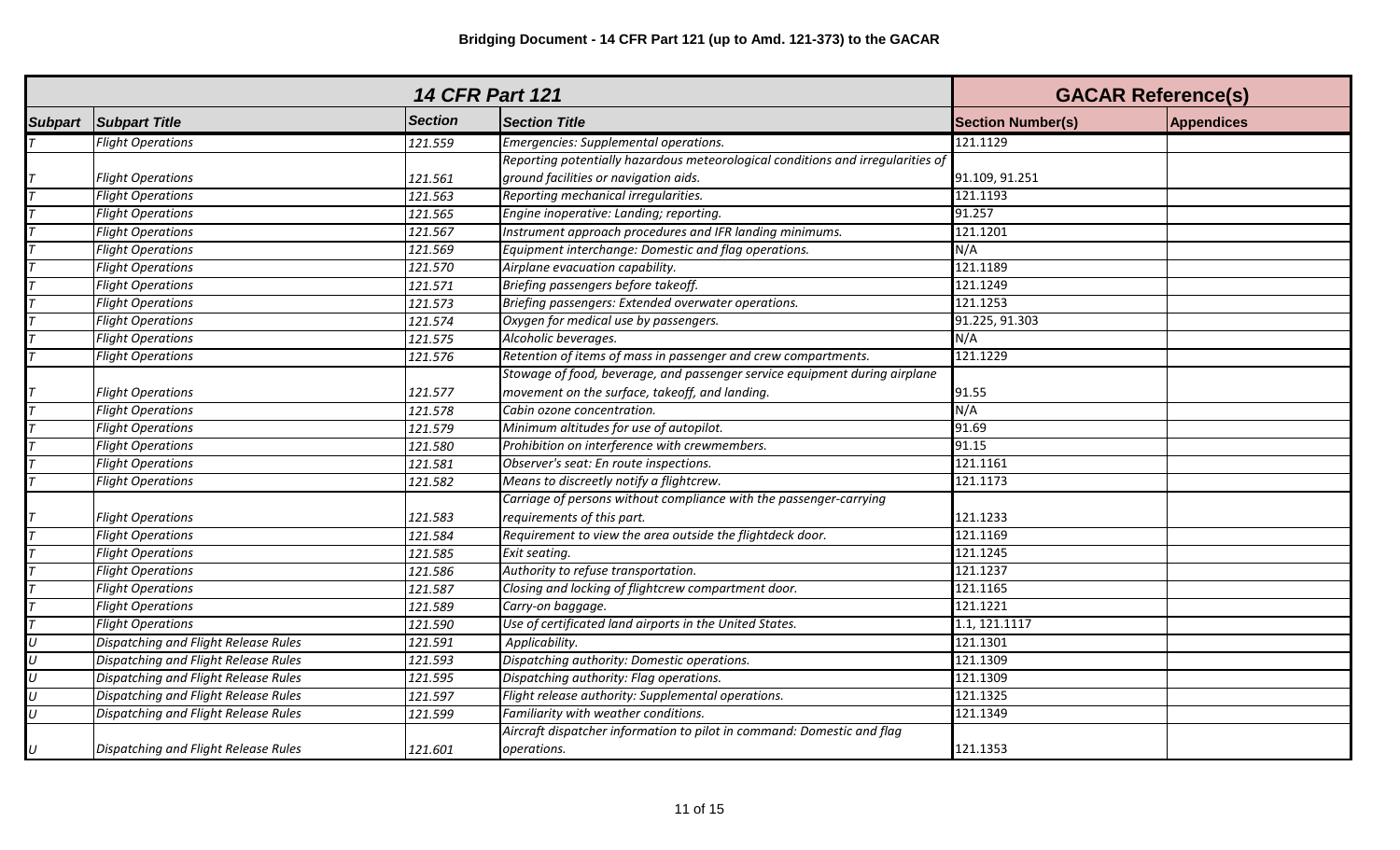| <b>14 CFR Part 121</b>  |                                      |                |                                                                                                                 | <b>GACAR Reference(s)</b>    |                   |
|-------------------------|--------------------------------------|----------------|-----------------------------------------------------------------------------------------------------------------|------------------------------|-------------------|
| <b>Subpart</b>          | <b>Subpart Title</b>                 | <b>Section</b> | <b>Section Title</b>                                                                                            | <b>Section Number(s)</b>     | <b>Appendices</b> |
| $\boldsymbol{U}$        | Dispatching and Flight Release Rules | 121.603        | Facilities and services: Supplemental operations.                                                               | 121.1353                     |                   |
| $\overline{U}$          | Dispatching and Flight Release Rules | 121.605        | Airplane equipment.                                                                                             | 121.1347                     |                   |
|                         |                                      |                |                                                                                                                 |                              |                   |
| $\cup$                  | Dispatching and Flight Release Rules | 121.607        | Communication and navigation facilities: Domestic and flag operations.                                          | 121.1357                     |                   |
|                         | Dispatching and Flight Release Rules | 121.609        | Communication and navigation facilities: Supplemental operations.                                               | 121.1357                     |                   |
| $\frac{1}{2}$           | Dispatching and Flight Release Rules | 121.611        | Dispatch or flight release under VFR.                                                                           | 121.1365                     |                   |
|                         | Dispatching and Flight Release Rules | 121.613        | Dispatch or flight release under IFR or over the top.                                                           | 121.1369                     |                   |
|                         | Dispatching and Flight Release Rules | 121.615        | Dispatch or flight release over water: Flag and supplemental operations.                                        | 121.1373                     |                   |
| $\frac{1}{2}$           | Dispatching and Flight Release Rules | 121.617        | Alternate airport for departure.                                                                                | 121.1389                     |                   |
|                         | Dispatching and Flight Release Rules | 121.619        | Alternate airport for destination: IFR or over-the-top: Domestic operations.                                    | 121.1393                     |                   |
| $\frac{U}{U}$           | Dispatching and Flight Release Rules | 121.621        | Alternate airport for destination: Flag operations.                                                             | 121.1393                     |                   |
| $\frac{U}{U}$           | Dispatching and Flight Release Rules | 121.623        | Alternate airport for destination: IFR or over-the-top: Supplemental operations.                                | 121.1393                     |                   |
|                         | Dispatching and Flight Release Rules | 121.624        | <b>ETOPS Alternate Airports.</b>                                                                                | 121.1401                     |                   |
| $\overline{\mathsf{U}}$ | Dispatching and Flight Release Rules | 121.625        | Alternate Airport weather minima.                                                                               | 121.1397                     |                   |
| $\overline{U}$          | Dispatching and Flight Release Rules | 121.627        | Continuing flight in unsafe conditions.                                                                         | 121.517, 121.1345            |                   |
| $\overline{U}$          | Dispatching and Flight Release Rules | 121.628        | Inoperable instruments and equipment.                                                                           | 121.517                      |                   |
| $\boldsymbol{U}$        | Dispatching and Flight Release Rules | 121.629        | Operation in icing conditions.                                                                                  | 121.1213, 121.1217, 121.1377 |                   |
| $\frac{U}{U}$           | Dispatching and Flight Release Rules | 121.631        | Original dispatch or flight release, redispatch or amendment of dispatch or<br>flight release.                  | 121.1341, 121.1413           |                   |
|                         | Dispatching and Flight Release Rules | 121.633        | Considering time-limited systems in planning ETOPS alternates.                                                  | 121.1409                     |                   |
| $\cup$                  | Dispatching and Flight Release Rules | 121.635        | Dispatch to and from refueling or provisional airports: Domestic and flag<br>operations.                        | N/A                          |                   |
| $\frac{U}{U}$           | Dispatching and Flight Release Rules | 121.637        | Takeoffs from unlisted and alternate airports: Domestic and flag operations.                                    | 121.1385                     |                   |
|                         | Dispatching and Flight Release Rules | 121.639        | Fuel supply: All domestic operations.                                                                           | 121.1381                     |                   |
| $\cup$                  | Dispatching and Flight Release Rules | 121.641        | Fuel supply: Nonturbine and turbo-propeller-powered airplanes: Flag<br>operations.                              | N/A                          |                   |
|                         |                                      |                | Fuel supply: Nonturbine and turbo-propeller-powered airplanes: Supplemental                                     |                              |                   |
| U                       | Dispatching and Flight Release Rules | 121.643        | operations.                                                                                                     | N/A                          |                   |
| $\boldsymbol{U}$        | Dispatching and Flight Release Rules | 121.645        | Fuel supply: Turbine-engine powered airplanes, other than turbo propeller:<br>Flag and supplemental operations. | 121.1381                     |                   |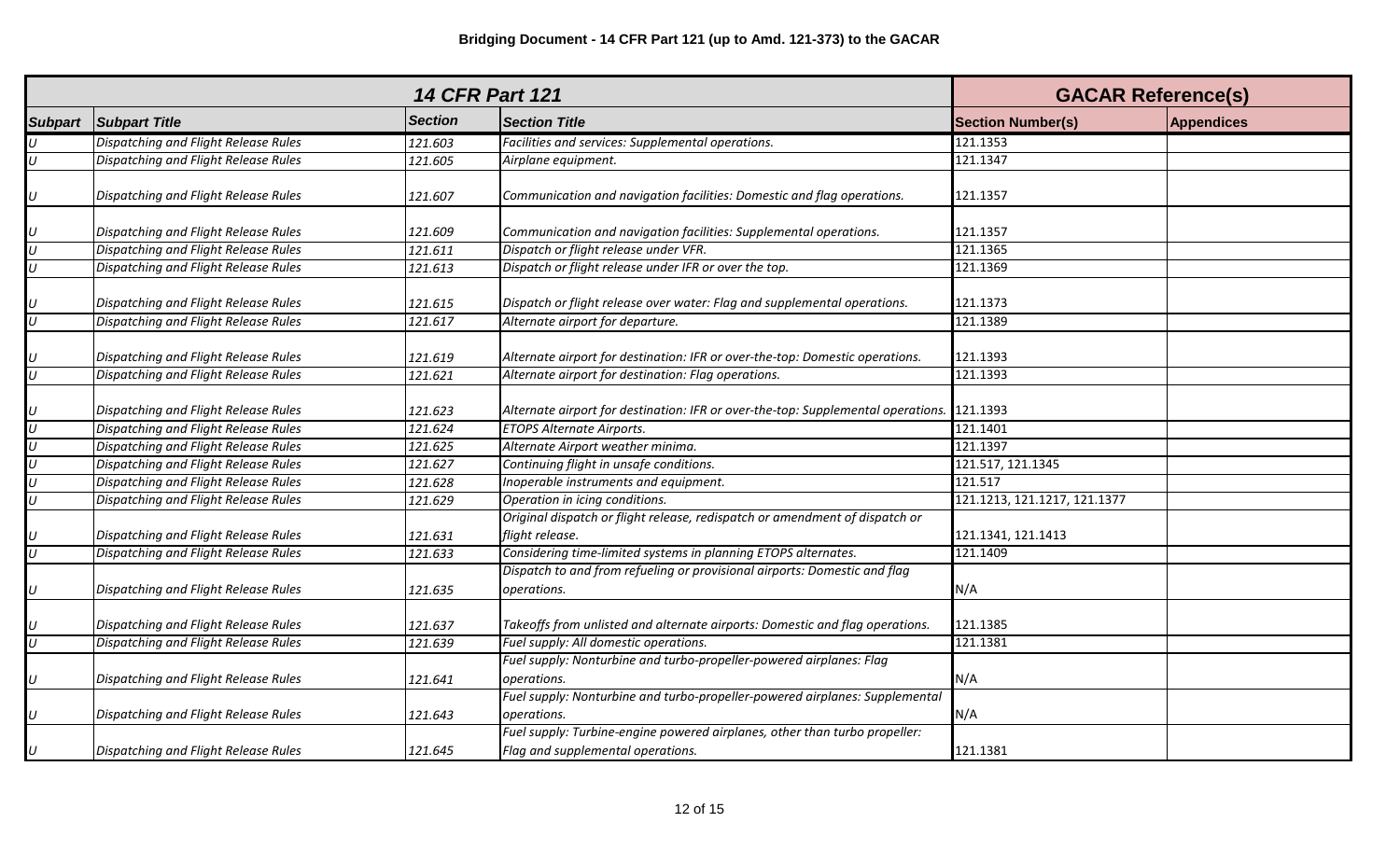|                           |                                                 | <b>GACAR Reference(s)</b> |                                                                                                    |                          |                   |
|---------------------------|-------------------------------------------------|---------------------------|----------------------------------------------------------------------------------------------------|--------------------------|-------------------|
| <b>Subpart</b>            | <b>Subpart Title</b>                            | <b>Section</b>            | <b>Section Title</b>                                                                               | <b>Section Number(s)</b> | <b>Appendices</b> |
| $\boldsymbol{\mathsf{U}}$ | Dispatching and Flight Release Rules            | 121.646                   | En-route fuel supply: flag and supplemental operations.                                            | 121.1417                 |                   |
| $\overline{U}$            | Dispatching and Flight Release Rules            | 121.647                   | Factors for computing fuel required.                                                               | 121.1381                 |                   |
| $\boldsymbol{U}$          | Dispatching and Flight Release Rules            | 121.649                   | Takeoff and landing weather minimums: VFR: Domestic operations.                                    | 121.1205                 |                   |
| $\frac{U}{U}$             | Dispatching and Flight Release Rules            | 121.651                   | Takeoff and landing weather minimums: IFR: All certificate holders.                                | 91.191                   |                   |
|                           | Dispatching and Flight Release Rules            | 121.652                   | Landing weather minimums: IFR: All certificate holders.                                            | 91.193                   |                   |
| $\frac{U}{U}$             | Dispatching and Flight Release Rules            | 121.655                   | Applicability of reported weather minimums.                                                        | 91.195                   |                   |
|                           | <b>Dispatching and Flight Release Rules</b>     | 121.657                   | Flight altitude rules.                                                                             | 121.1209                 |                   |
| $\overline{U}$            | Dispatching and Flight Release Rules            | 121.659                   | Initial approach altitude: Domestic and supplemental operations.                                   | 91.205                   |                   |
| $\overline{U}$            | Dispatching and Flight Release Rules            | 121.661                   | Initial approach altitude: Flag operations.                                                        | 91.205                   |                   |
| $\overline{U}$            | Dispatching and Flight Release Rules            | 121.663                   | Responsibility for dispatch release: Domestic and flag operations.                                 | 121.1303, 121.1309       |                   |
| $\overline{U}$            | Dispatching and Flight Release Rules            | 121.665                   | Load manifest.                                                                                     | 121.1337                 |                   |
| $\overline{U}$            | Dispatching and Flight Release Rules            | 121.667                   | Flight plan: VFR and IFR: Supplemental operations.                                                 | N/A                      |                   |
| $\overline{\mathsf{v}}$   | <b>Records and Reports</b>                      | 121.681                   | Applicability.                                                                                     | 121.1501                 |                   |
| $\overline{\mathsf{v}}$   | <b>Records and Reports</b>                      | 121.683                   | Crewmember and dispatcher record.                                                                  | 121.1505                 |                   |
| $\overline{V}$            | <b>Records and Reports</b>                      | 121.685                   | Aircraft record: Domestic and flag operations.                                                     | 121.1561                 |                   |
| $\overline{V}$            | <b>Records and Reports</b>                      | 121.687                   | Dispatch release: Flag and domestic operations.                                                    | 121.1509                 |                   |
|                           | <b>Records and Reports</b>                      | 121.689                   | Flight release form: Supplemental operations.                                                      | 121.1509                 |                   |
| $\overline{V}$            | <b>Records and Reports</b>                      | 121.693                   | Load manifest: All certificate holders.                                                            | 121.1517                 |                   |
| V                         | <b>Records and Reports</b>                      | 121.695                   | Disposition of load manifest, dispatch release, and flight plans: Domestic and<br>flag operations. | 121.1521, 121.1565       |                   |
|                           |                                                 |                           | Disposition of load manifest, flight release, and flight plans: Supplemental                       |                          |                   |
|                           | <b>Records and Reports</b>                      | 121.697                   | operations.                                                                                        | 121.1525                 |                   |
|                           | <b>Records and Reports</b>                      | 121.701                   | Maintenance log: Aircraft.                                                                         | 121.1541                 |                   |
|                           | <b>Records and Reports</b>                      | 121.703                   | Service difficulty reports.                                                                        | 1.1, 121.1553            |                   |
|                           | <b>Records and Reports</b>                      | 121.705                   | Mechanical interruption summary report.                                                            | 121.1557                 |                   |
|                           | <b>Records and Reports</b>                      | 121.707                   | Alteration and repair reports.                                                                     | 121.1549                 |                   |
| $\overline{\mathsf{v}}$   | <b>Records and Reports</b>                      | 121.709                   | Airworthiness release or aircraft log entry.                                                       | 121.1545, 121.1565       |                   |
| $\overline{V}$            | <b>Records and Reports</b>                      | 121.711                   | Communication records: Domestic and flag operations.                                               | 121.1529, 121.1565       |                   |
|                           |                                                 |                           | Retention of contracts and amendments: Commercial operators who conduct                            |                          |                   |
| $\vee$                    | <b>Records and Reports</b>                      | 121.713                   | intrastate operations for compensation or hire.                                                    | N/A                      |                   |
| $\overline{W}$            | Crewmember Certificate: International           | 121.721                   | Applicability.                                                                                     | 121.21                   |                   |
| W                         | Crewmember Certificate: International           | 121.723                   | Surrender of international crewmember certificate.                                                 | 121.21                   |                   |
| $\overline{x}$            | <b>Emergency Medical Equipment and Training</b> | 121.801                   | Applicability.                                                                                     | 121.509                  |                   |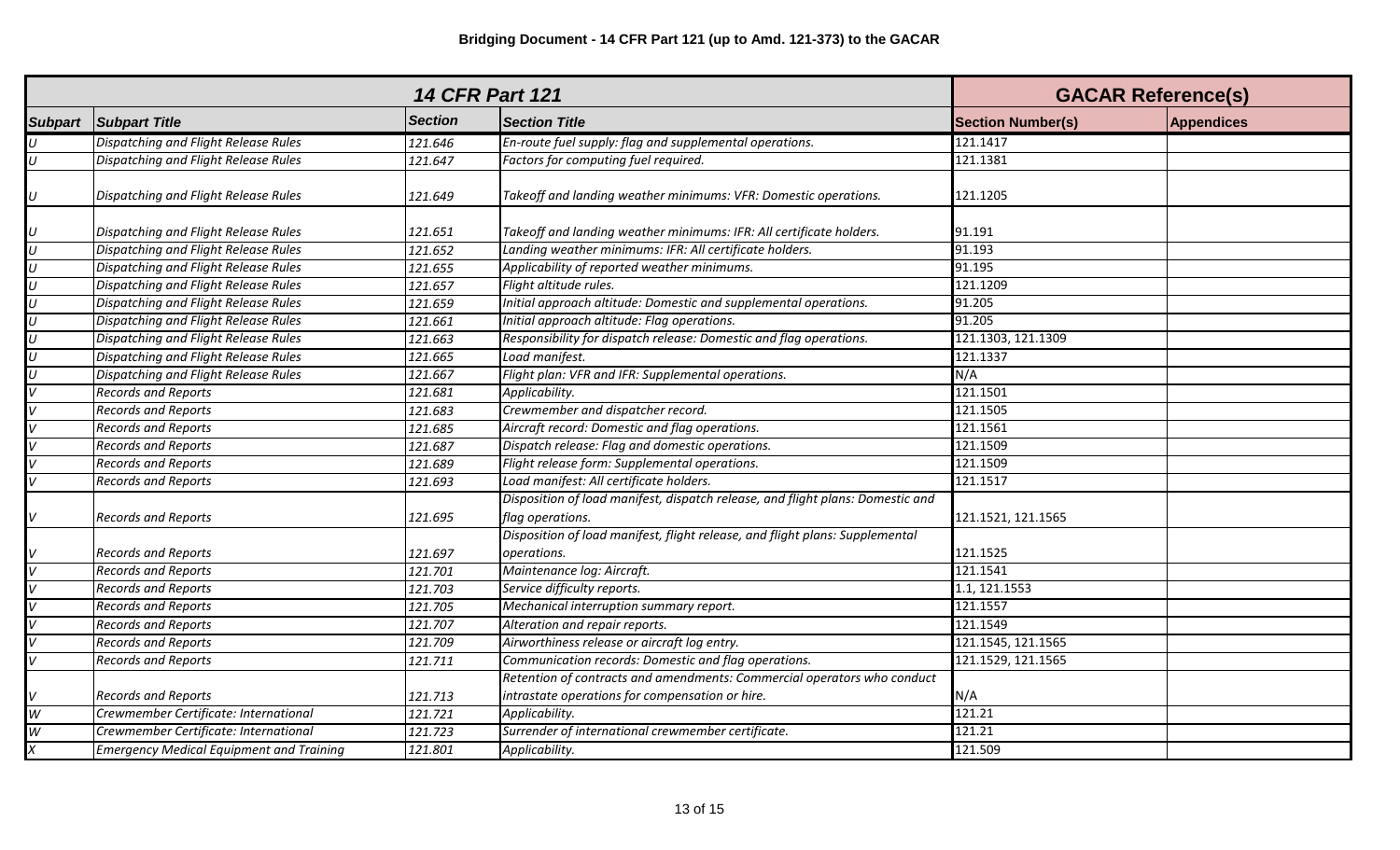| <b>14 CFR Part 121</b> |                                                 |                |                                                                             | <b>GACAR Reference(s)</b> |                   |
|------------------------|-------------------------------------------------|----------------|-----------------------------------------------------------------------------|---------------------------|-------------------|
| <b>Subpart</b>         | <b>Subpart Title</b>                            | <b>Section</b> | <b>Section Title</b>                                                        | <b>Section Number(s)</b>  | <b>Appendices</b> |
|                        | <b>Emergency Medical Equipment and Training</b> | 121.803        | Emergency medical equipment.                                                | 121.509, 121.513          |                   |
|                        | <b>Emergency Medical Equipment and Training</b> | 121.805        | Crewmember training for in-flight medical events.                           | 121.911                   |                   |
|                        | <b>Advanced Qualification Program</b>           | 121.901        | Purpose and eligibility.                                                    | N/A                       |                   |
|                        | <b>Advanced Qualification Program</b>           | 121.903        | General requirements for Advanced Qualification Programs.                   | N/A                       |                   |
|                        | <b>Advanced Qualification Program</b>           | 121.905        | Confidential commercial information.                                        | N/A                       |                   |
|                        | <b>Advanced Qualification Program</b>           | 121.907        | Definitions.                                                                | N/A                       |                   |
|                        | <b>Advanced Qualification Program</b>           | 121.909        | Approval of Advanced Qualification Program.                                 | N/A                       |                   |
|                        | <b>Advanced Qualification Program</b>           | 121.911        | Indoctrination curriculum.                                                  | N/A                       |                   |
|                        | <b>Advanced Qualification Program</b>           | 121.913        | Qualification curriculum.                                                   | N/A                       |                   |
|                        | <b>Advanced Qualification Program</b>           | 121.915        | Continuing qualification curriculum.                                        | N/A                       |                   |
|                        | <b>Advanced Qualification Program</b>           | 121.917        | Other requirements.                                                         | N/A                       |                   |
|                        | <b>Advanced Qualification Program</b>           | 121.919        | Certification.                                                              | N/A                       |                   |
|                        | <b>Advanced Qualification Program</b>           | 121.921        | Training devices and simulators.                                            | N/A                       |                   |
|                        |                                                 |                | Approval of training, qualification, or evaluation by a person who provides |                           |                   |
|                        | <b>Advanced Qualification Program</b>           | 121.923        | training by arrangement.                                                    | N/A                       |                   |
|                        | <b>Advanced Qualification Program</b>           | 121.925        | Recordkeeping requirements.                                                 | N/A                       |                   |
|                        | <b>Hazardous Materials Training Program</b>     | 121.1001       | Applicability and definitions.                                              | N/A                       |                   |
|                        | <b>Hazardous Materials Training Program</b>     | 121.1003       | Hazardous materials training: General.                                      | 121.1609                  |                   |
|                        | <b>Hazardous Materials Training Program</b>     | 121.1005       | Hazardous materials training required.                                      | 121.1609                  |                   |
| $\frac{Z}{Z}$          | Hazardous Materials Training Program            | 121.1007       | Hazardous materials training records.                                       | 109.125                   |                   |
| АA                     | Continued Airworthiness and Safety Improvements | 121.1101       | Purpose and definition.                                                     | 121.431                   |                   |
| AA                     | Continued Airworthiness and Safety Improvements | 121.1105       | Aging airplane inspections and records reviews.                             | N/A                       |                   |
| AA                     | Continued Airworthiness and Safety Improvements | 121.1107       | Repairs assessment for pressurized fuselages.                               | 121.465                   |                   |
| AA                     | Continued Airworthiness and Safety Improvements | 121.1109       | Supplemental inspections.                                                   | 121.469                   |                   |
| АA                     | Continued Airworthiness and Safety Improvements | 121.1111       | Electrical wiring interconnection systems (EWIS) maintenance program.       | 121.473                   |                   |
| AA                     | Continued Airworthiness and Safety Improvements | 121.1113       | Fuel tank system maintenance program.                                       | 121.477                   |                   |
| AA                     | Continued Airworthiness and Safety Improvements | 121.1115       | Limit of validity.                                                          | 121.483                   |                   |